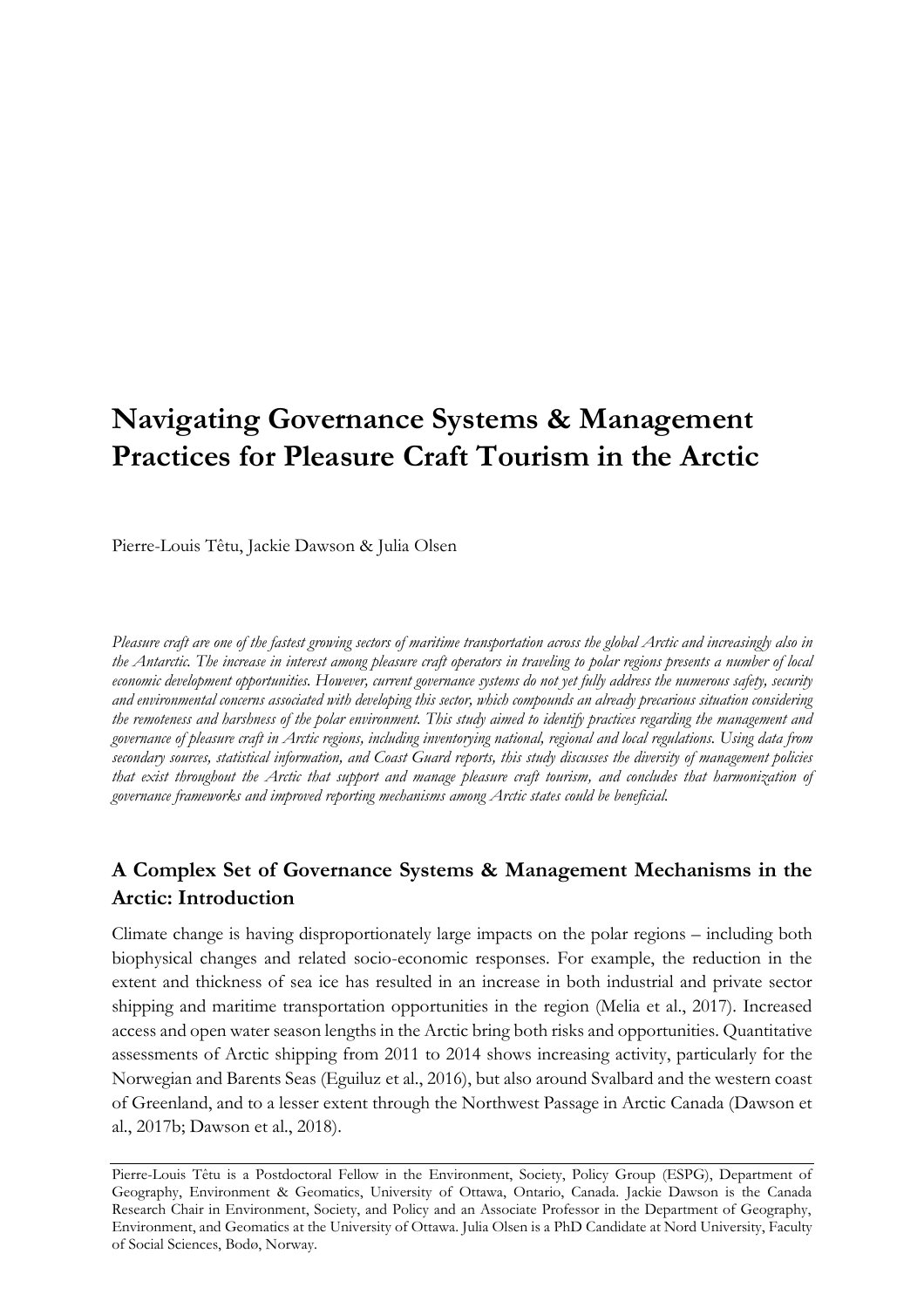There are good records of commercial shipping for the entire Arctic region as well as a large foundation of literature and research focused on Arctic commercial and expedition cruise tourism. 1 However, there is very little information and only a limited number of studies focused on the trends, movements, and impacts of pleasure craft (i.e. private yachts) in the Arctic (Krakau & Herata, 2013; Johnston et al., 2017). More attention has been given to understanding pleasure craft movements and management in the Antarctic and insight from these studies (and others) can be used to establish a better understanding of potential challenges in the Arctic (see Johnston et al., 2013). Furthermore, Orams (2010) underlines the fact that cruising yachts have the potential to produce similar environmental impacts as cruise ships, albeit on a smaller scale and therefore it is also useful to understand the impacts of these cruise vessels. Even still, the increase in private yacht tourism, requires focused management and research attention due to the unique range of potential impacts these vessels pose for the marine environment, biodiversity, safety, and security (Speckman et al., 2004; Keller et al., 2010; Bergmann & Klages, 2012). For example, pleasure craft can be a vector for the spread of invasive species, leading to biosecurity concerns (Hall & Wilson, 2010) and they are more nimble than larger vessels and thus have the option to travel into unknown and more dangerous and uncharted areas. In extreme cases there are recorded concerns about cruise ships and pleasure craft engaging in surreptitious operations to map the sea floor and spy on military operations and infrastructures, importing illegal goods, or having involvement in human or other trafficking activities (IMO, 2018a; Johnston et al., 2017; Dawson et al., 2014). Local residents across the Arctic have commented on their increasing concern about these potential impacts of marine tourism and have revealed a number of undesirable behaviour among some pleasure craft operators including trading drugs for local Indigenous art, causing general community disruptions – such as using fireworks nearby communities, disrespecting Inuit burial grounds and cultural heritage sites - and being culturally disrespectful in general (Stewart et al., 2012; Dawson et al., 2014). Compounding all of these concerns is the fact that pleasure craft are exempt from many of the regulatory mechanisms that are mandatory for larger ships meaning there are much less systematic data on smaller vessel movements and impacts as well as less oversight.

The majority of larger expedition style cruise vessels that are currently engaged in marine tourism activities in the Arctic are already required to carry an Automatic Identification System (AIS), which is a worldwide vessel tracking system, and it is mandatory for them to report when entering various national maritime authorities. Smaller vessels such as fishing vessels and pleasure craft are types of vessels that fall below the size requirements of the mandatory regulation established by the International Convention for the Safety of Life at Sea (SOLAS), and as such do not have the same level of traceability (Arctic Council, 2015). Another significant challenge associated with understanding the trends and impacts of pleasure craft is the fact that different jurisdictions and nations use dissimilar sampling, reporting protocols, and management approaches, which makes it difficult to estimate, compare, and understand traffic trends and implications (Johnston et al., 2017; Fay & Karlsdottir, 2011). As such, there is a pressing need to understand the implications of the increase of pleasure craft tourism across the polar regions – including related risks and opportunities. The harmonization of Arctic shipping rules and regulations for pan-Arctic polar waters to ensure consistent regulations within all exclusive economic zones across the Arctic region (Dawson et al., 2015; Fauchald, 2011) require the identification of various national regulations and the study of institutional governance structures and their interplay. This paper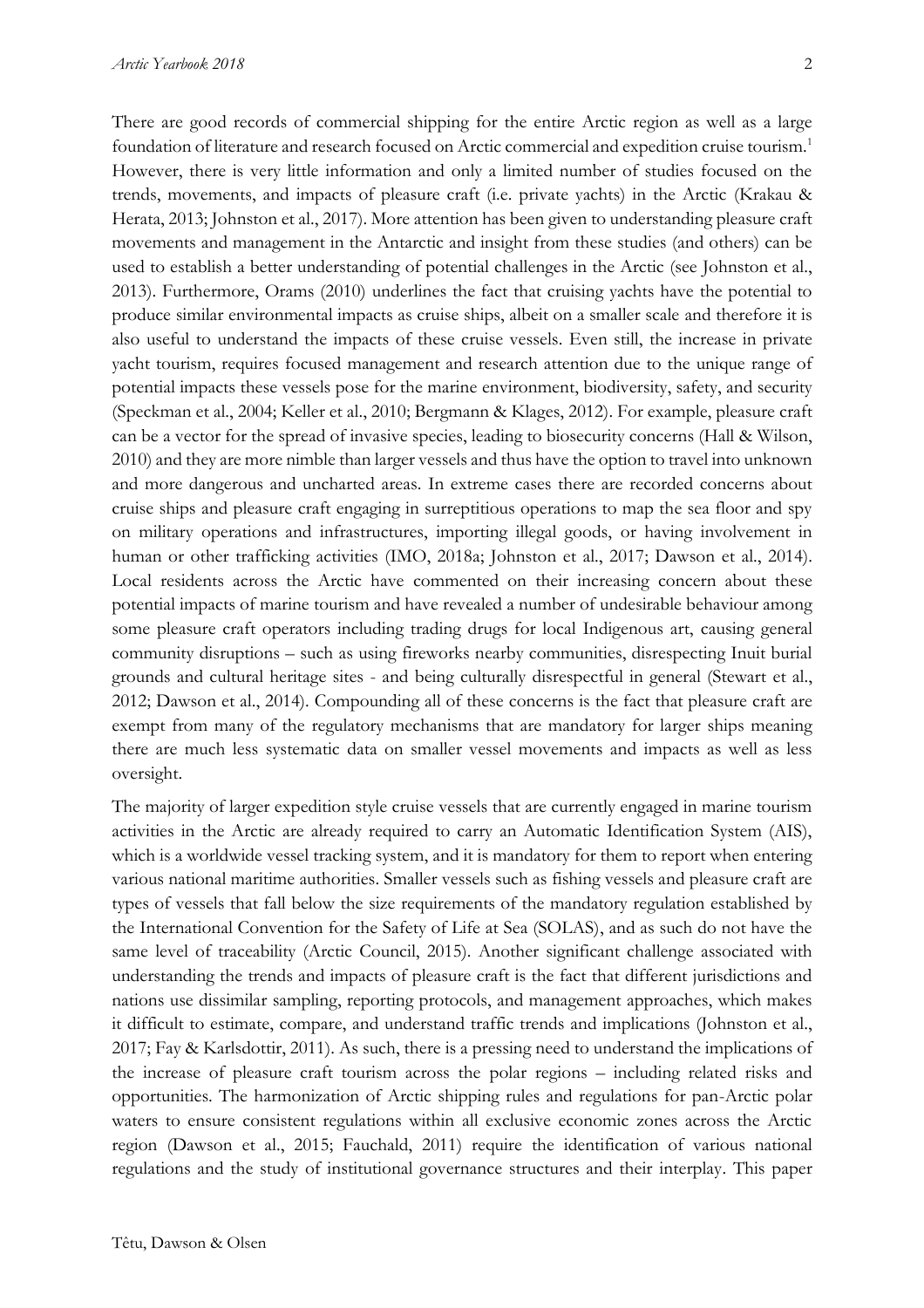attempts to respond to this challenge and aims to identify the management and governance practices of pleasure craft by reviewing existing literature on the governance structures that exist to manage pleasure craft across the polar regions (when data is available) and especially in the Arctic in order to draw global comparisons and understanding.

#### **Governance, Institutional Structures and Legal Regimes**

There is a diverse set of management and legal regimes that collectively serve to govern shipping operations in the Arctic. These governance structures are administered by a diverse set of multiscale institutions that have been set up to serve specific purposes, including for example, building knowledge, strengthening norms, enhancing problem-solving capacity, or enforcing rule compliance (Stokke, 2012). As defined by Stokke (2012), "institutions are sets of rules, decisionmaking procedures, and programmatic activities that serve to define social practices and to guide the interactions of those participating in these practices". Two of the main international institutions involved in Arctic shipping governance (broadly defined) include: the International Maritime Organization (IMO) and the Arctic Council. There are many other relevant international, national and regional institutions and the most relevant of these are discussed in this paper.

The IMO works "… to protect ships and people aboard them, both seafarers and passengers, in the harsh environment of the waters surrounding the two poles" (IMO, 2018a). It is an institution that is further supported by a number of other non-governmental institutions that provide more specific guidance on how to fulfill international standards and that determine if requirements are fulfilled (Fauchald, 2011). The IMO institution serves in large part to build knowledge and to establish and suggest options for enforcing rule compliance. For example, the IMO was instrumental in the development of the Polar Code and has now adopted this international code for ships operating in polar waters making it mandatory under both the International Convention for the Safety of Life at Sea (SOLAS) and the International Convention for the Prevention of Pollution from Ships (MARPOL) (IMO 2018b). The Polar Code officially entered [into force](http://www.imo.org/en/MediaCentre/PressBriefings/Pages/02-Polar-Code.aspx) on 1 January 2017.

The Arctic Council is a "high level intergovernmental forum to provide a means of promoting cooperation, coordination and interaction among the Arctic states" (Arctic Council, 2015). Throughout most of the post cold-war period, there were few international regimes across the east-west divide in the Arctic region: relations were marked by the strategic sensitivity of the region. The initiative launched by Gorbachev in 1987 – the Glasnost and the Perestroïka - for broader collaboration and opening with the West– led to the implementation of the creation of the Arctic Council by the Ottawa Declaration ratified by eight states in 1996. In addition to several transnational associations of Arctic Indigenous peoples that have gained status as Permanent Participants, Switzerland (2017), China, Italy, Japan, India, Singapore and Korea (2013) joined other non-Arctic States approved as Observers such as Spain (2006), France (2000), Germany, Poland, the United Kingdom and the Netherlands (1998). Unlike the IMO, the Arctic Council mainly serves to build knowledge and to enhance problem solving capacity (again see Stokke, 2012). The Arctic Council has only eight official and full member states and lacks the ability to enforce legally binding rules (Stokke, 2012: 16). However, the institution is particularly well suited to produce knowledge relevant to Arctic shipping that is credible, legitimate, and salient and is thus still very capable of triggering political action and influencing formal governance structures.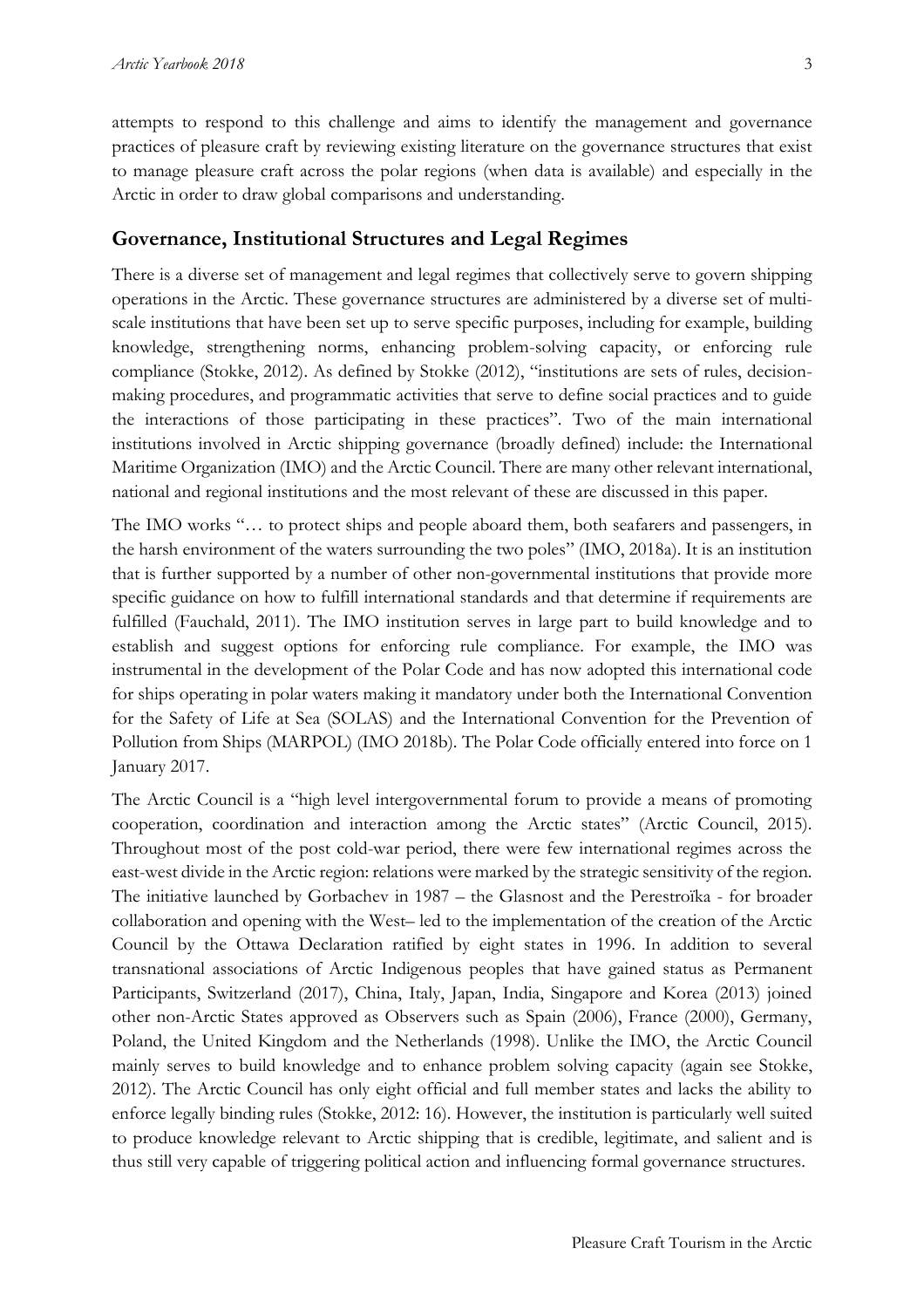### **International Frameworks**

Various terms exist internationally to describe pleasure craft, including yachts, recreational vessels, small boats etc., but there is no uniform or single definition among Arctic states for these vessels. However, the International Maritime Organization (IMO) does specify that the category of 'pleasure craft' broadly defined are not subject to the International Convention for the Safety of Life at Sea (SOLAS) and they do not routinely engage in commercial activities such as carrying cargo or passengers for hire. The term pleasure craft is missing in the IMO Convention on the International Regulations for Preventing Collisions at Seas (COLREGs, 1972). Instead, the Organization developed non-mandatory guidelines on security aspects of the operation of vessels, such as pleasure craft, in order to ensure some coverage for vessels that do not fall within the scope of SOLAS Chapter XI-2 and the International Ship and Port Facility Security (ISPS) Code (2008).

The International Convention for the Prevention of Pollution from Ships (MARPOL), one of the most important international marine environmental conventions, was designed to minimize pollution from ships at sea, including from dumping, oil and exhaust emissions. All ships flagged under countries that are signatories to MARPOL are subject to its requirements. However, in terms of pleasure craft, MARPOL does not often apply considering are most vessels are under 400 Gross Tons (GT) and carry less than 15 persons. Annexe 1 states that yachts having a gross tonnage equal to or over 400 GT and are engaged in an international voyage must provide an International Oil Pollution Prevention Certificate. Annexe IV, which deals with sewage, is also only applicable to yachts with a gross tonnage equal to or over 400GT or carrying more than 15 people. In 2010, Annexe I was amended to ensure that any yacht or pleasure craft with a fuel tank capacity exceeding 30 cubic metres must be protected by a double hull (see Annexe 1 of Lasserre & Têtu (2015) for a synthesis) to prevent accidental spillage in case of collision or grounding.

The idea of creating a Polar Code (IMO 2018) dates back to the Exxon Valdez oil spill on the coasts of Alaska in March 1989 (Berlanga, 2017). With the 2018 IMO led implementation of the international polar code regime, management of global commercial shipping in the Arctic within a framework of ocean conservancy became the central objective. However, not all ships travelling in the Arctic are subject to all provisions of the Polar Code. Vessels that are not subject to SOLAS (fishing vessels, cargo ships of less than 500 GT (SOLAS, 1974), warships, pleasure yachts, ships not propelled by mechanical means and wooden ships of primitive build) all do not have to adhere to the core Part 1-A on Safety Provision of the Polar Code (IMO, 2018a). The Polar Code however has recommended that in the Arctic, the vessel's crew should include at least one ice navigator with documented evidence of having completed an ice navigational training program (O'Rourke, 2014).

#### **Industry Association Initiatives**

The Association of Expedition Cruise Operators (AECO) is an example of industry associations that has implemented environmental management on a voluntary basis to ensure safe tourism in what we refer to as the Euro-Russian Arctic and to a lesser extent in Arctic Canada. AECO members voluntarily agree to respect the guidelines issued by the association, but those guidelines typically apply to shore locations rather than regulations concerning marine activity, which in Svalbard is under the responsibility of both the Governor of Svalbard and the Norwegian Maritime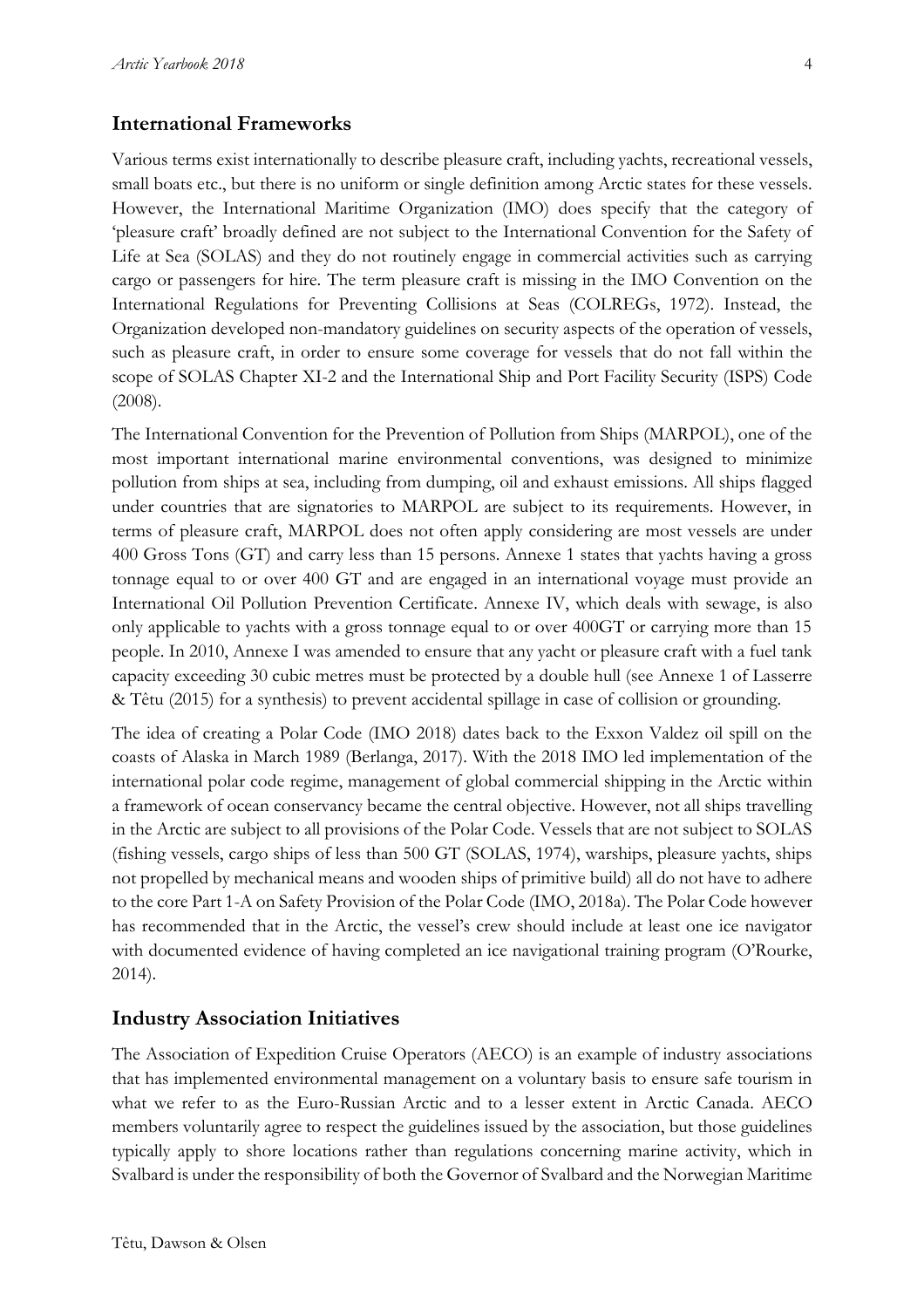Authority (NMA) and in Canada is under the responsibility of the federal, territorial or Indigenous led governments. Recognizing the urgency of developing pleasure craft guidelines, AECO established a Yacht Working Committee in 2016 to look at the possible establishment of yacht (i.e. pleasure craft) guidelines. In Antarctica, the International Association of Antarctica Tour Operators (IAATO) plays a similar role to AECO and has led previous efforts to improve regulations of private and non-IAATO-members yachts with some success. In Svalbard, there is a clear need to continue this focus on yacht/pleasure craft voluntary or guidelines- based management considering the rapid increase in traffic. In Canada, where the increase has indeed been rapid, the numbers still remain small and thus it is less urgent in this region comparatively. However, it should be remembered that the risk and related consequences of a major pleasure craft accident are much higher in the Canada considering it is more remote and has less infrastructure and services. In general, the development of specific guidelines or management regimes for pleasure craft operation in the Arctic is needed to avoid development without the strategic benefit of an adequate mandatory system (Orams, 2010). Lessons from Antarctica can be applied in the Arctic and should be overseen in large part by industry associations.

#### **National Frameworks and Initiatives**

In Svalbard, the Spitsbergen Treaty provides the legal framework for maritime areas (Anderson, 2007). Article 2 and 3 of the Spitsbergen Treaty make explicit reference to the territorial sea where the Norwegian Marine Authority (NMA) ensures safety of navigation from 4 to 12 nautical miles (nm), and in the waters beyond to the outer limit of the Economic Exclusive Zone (EEZ) (200 nm) of Svalbard. Section 7 of the 2017 amended regulations No. 1400 of 2009 (NMA, 2017) contains provisions on the operation of vessels carrying 12 passengers or less and without a superstructure set Operating Limitations<sup>2</sup> within 12 nm of Svalbard (See Table 1 for a list of acts and regulations). Those small vessels must limit their activities in the territorial sea (12 nm) whenever they have or not a superstructure. Despite this regulation, it seems that there is a high level of pleasure craft involved in accidents, violating site visitation rules, and generally being unaware of risks of navigation in the Arctic waters (NCA, 2015). The Svalbard Environmental Protection Act (2002) amended in 2012 stipulates as a fundamental principle that "all access and passage in Svalbard shall take place in a way that does not harm, pollute or in any other way damage the natural environment or cultural heritage. Moreover, it should not result in unnecessary disturbance to humans or animals" noting that the area of its application extends to 12 nm from the coast. To limit the possibility of negative consequences, a number of local regulations and guidelines were developed for visitors (The Governor of Svalbard/Sysselmannen 2016: 69). "Safety precautions must be top priority when travelling in Svalbard" (ibid.) especially outside Management Area 10 (Isfjorden area) where planned trips will be evaluated on the need for insurance/bank guarantee to cover the cost of search and rescue operations and patient transportation should the need arise. A registration card is also mandatory. As such, all private boat operators travelling to Svalbard must "comply with the notification and SAR-insurance requirements" (ibid). Moreover, they are obligated to learn about local "regulations, particularly those dealing with environmental and safety precautions" (ibid).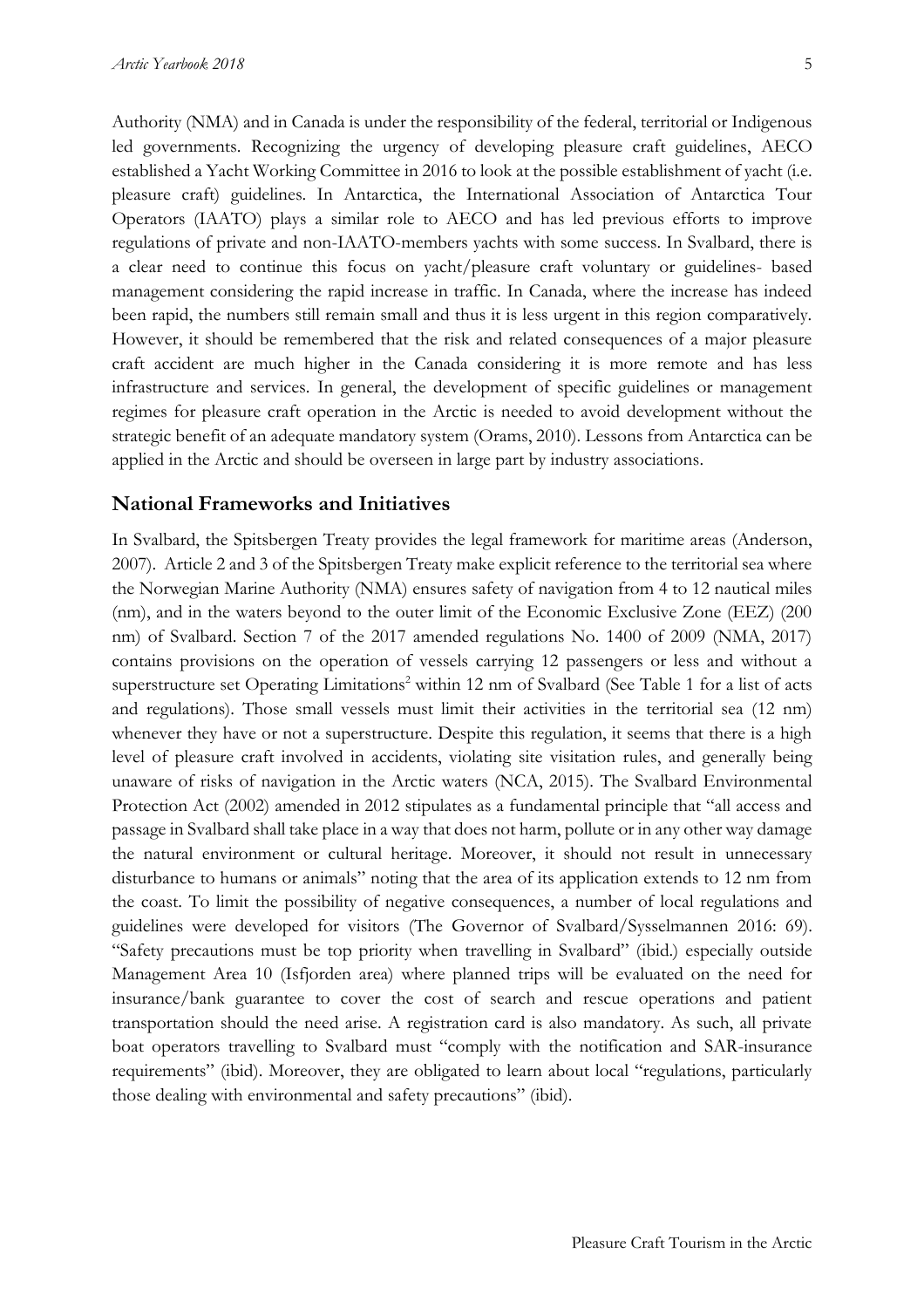| Table 1. List of National Level management acts and regulations addressing Pleasure Craft in the Arctic |  |  |
|---------------------------------------------------------------------------------------------------------|--|--|
|---------------------------------------------------------------------------------------------------------|--|--|

| Area of application         | Act                      | Regulations                   | Typology of Pleasure craft                                                                      | Authority |  |
|-----------------------------|--------------------------|-------------------------------|-------------------------------------------------------------------------------------------------|-----------|--|
| All Canadian Waters         | Canada                   | Small<br>Vessel               | Pleasure Craft                                                                                  | Transport |  |
| for all vessels*            | Shipping Act             | Regulations                   | Passenger carrying not more than 15 GT and $\geq$ 12 passenger                                  | Canada,   |  |
|                             | (2001)                   | (2010)                        | Workboat $\geq$ 15 GT                                                                           | Canadian  |  |
|                             |                          |                               | Human-powered vessel other than a pleasure craft                                                | Coast     |  |
|                             |                          |                               | Not more than 6m; more than 6m but not more than 9m; more                                       | Guard     |  |
|                             |                          |                               | than 9, not more than 12; more than 12 but less than 24m;                                       |           |  |
|                             |                          |                               | 23m or more                                                                                     |           |  |
| <b>NORDREG</b><br>Area      | Canada                   | <b>NORDREG</b>                | Pleasure Craft/adventurers                                                                      | Canadian  |  |
| (Arctic) (EEZ, 0-200        | Shipping Act             | Typology                      |                                                                                                 | Coast     |  |
| nm)                         | (2001)                   |                               |                                                                                                 | Guard     |  |
| Water<br>Greenland's        |                          |                               | Order on safety with recreational New and existing recreational craft with a hull length > 24m; | Danish    |  |
| $(0-3$ nm); Danish          | craft 1687 (2016);       |                               |                                                                                                 | Maritime  |  |
| Waters (3-200 nm),          |                          |                               | Recreational craft with hull length $\leq$ 24m (built before 2004)                              | Authority |  |
| Order for Greenland on safe |                          |                               | Cargo ships of more than 150 Gross Tons and ships with 12                                       |           |  |
|                             | navigation (1697) (2015) |                               | passenger or more                                                                               |           |  |
|                             | Technical                |                               | Regulation $9 - 12$ passenger or less, Length $> 15$ meters and scantling                       |           |  |
|                             | Regulation               | Radio                         | numbers $> 100$                                                                                 |           |  |
|                             | no. 10 on                | equipment;                    |                                                                                                 |           |  |
|                             |                          | small vessels Regulation 10 - |                                                                                                 |           |  |
|                             | carryings<br>$\geq$      | Measure<br>to                 |                                                                                                 |           |  |
|                             | 12 passengers            | prevent pollution             |                                                                                                 |           |  |
|                             | (2003)                   |                               |                                                                                                 |           |  |
| Svalbard's water (0-        | Ship<br>Safety           |                               | Vessel carrying 12 passengers or less                                                           | Norwegian |  |
| 12 nm); Norwegian           | and Security             |                               |                                                                                                 | Maritime  |  |
| Waters $(4-200$ nm)         | Act (2007)               |                               |                                                                                                 | Authority |  |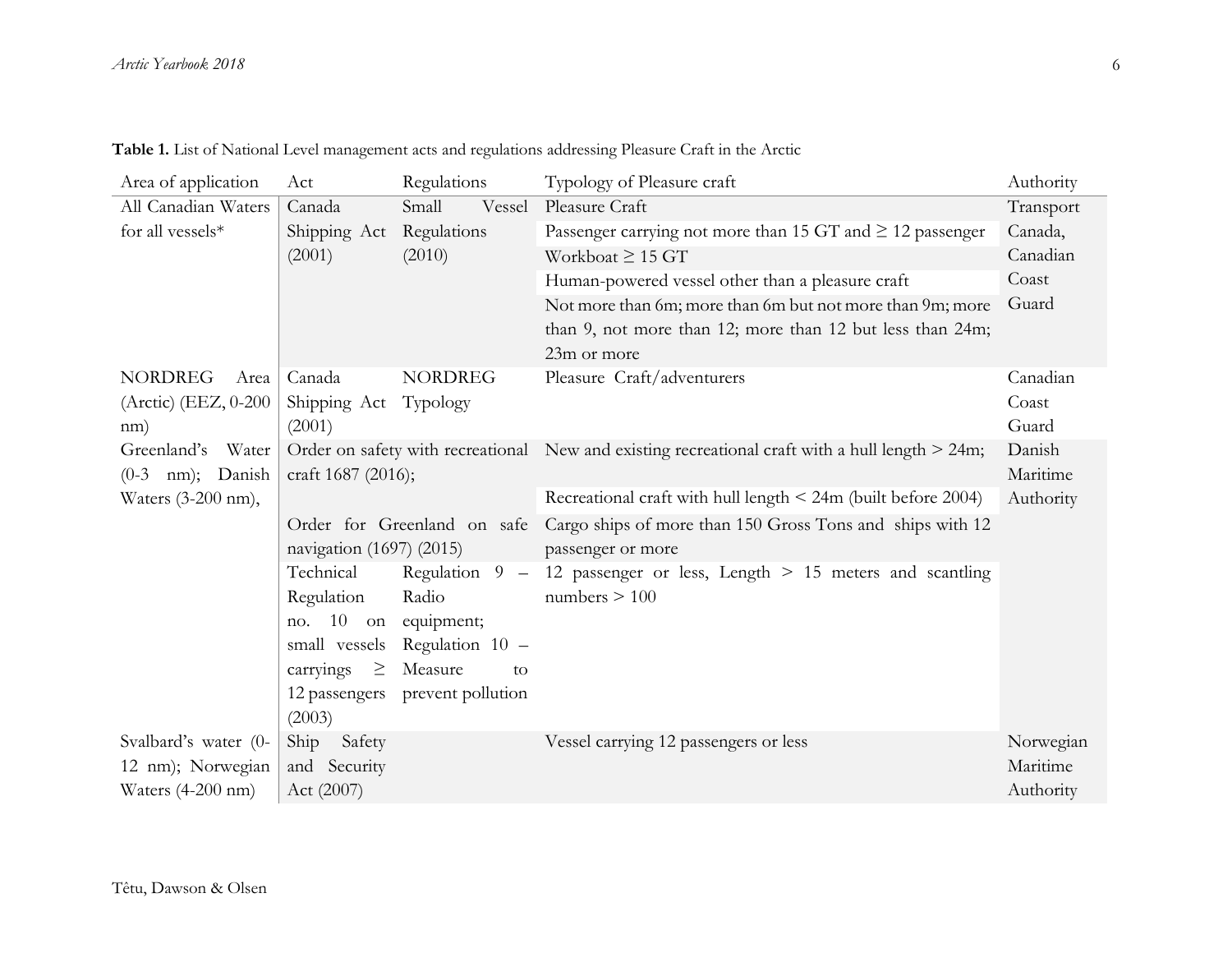| Russian Waters | <b>CU</b><br>026/2012  | TR | purposes, and designed for recreation |  |  | Vessels carrying 12 passengers or less, non-commercial Russian | Ministry of |
|----------------|------------------------|----|---------------------------------------|--|--|----------------------------------------------------------------|-------------|
|                | "Safety                | of |                                       |  |  |                                                                | Emergency   |
|                | small-boats"<br>(2012) |    |                                       |  |  |                                                                | Situations  |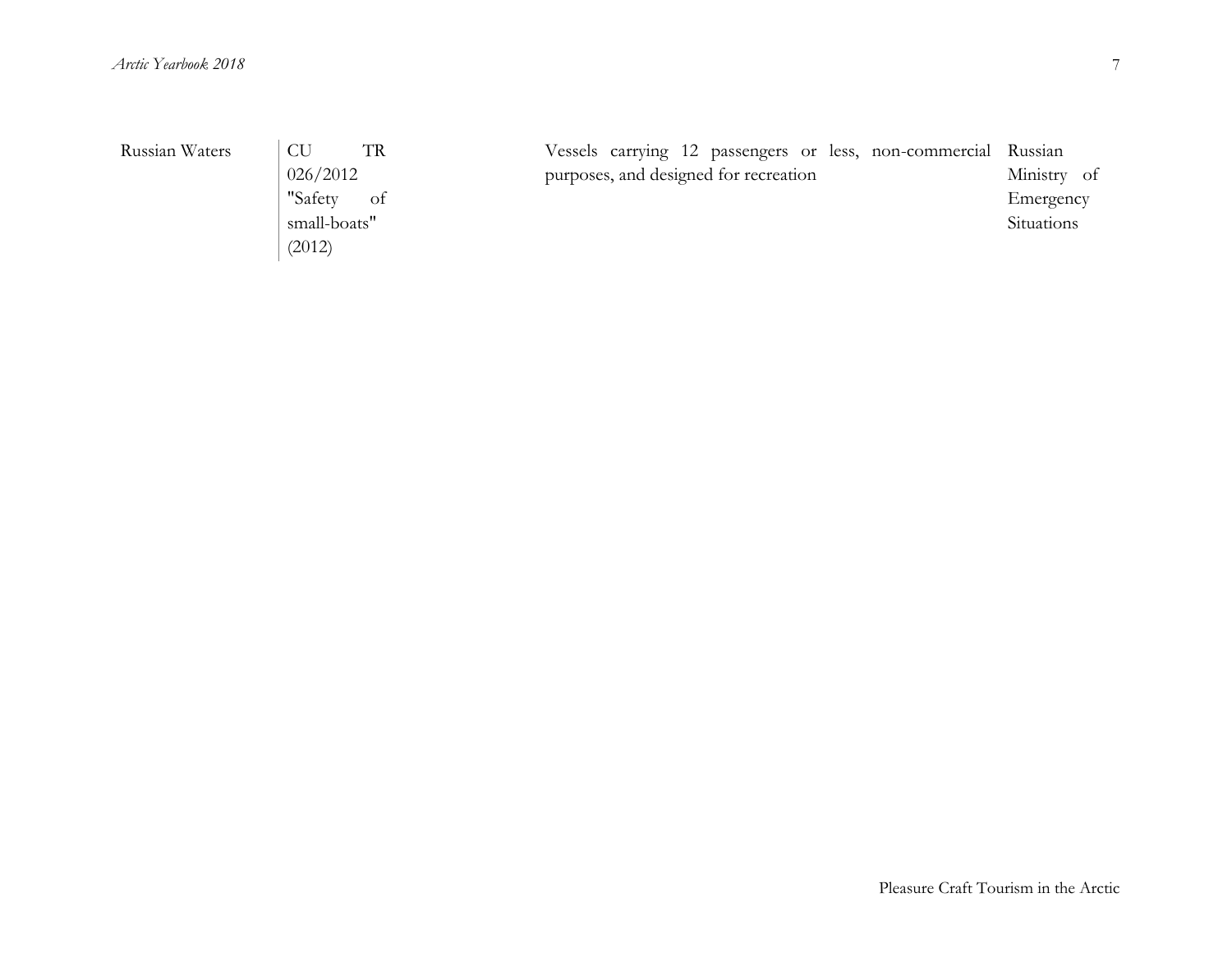**Figure 1**. Several pleasure crafts berth in a port of Longyearbyen, Svalbard. In background: the expedition vessel MS Fram owned by Hurtigruten. August 2017



Source: Julia Olsen

The implementation of regulations dealing with environmental and safety precautions is something that is also observed in the Canadian Arctic (Johnston et al., 2017). Under the Canada Shipping Act, 2001 (S.C. 2001, c.26) every vessel of 300 gross tons or more must report to the Northern Canada Vessel Traffic Services Zone (NORDREG), a system of management of shipping in the Arctic and administered by the Canadian Coast Guard's Marine Communications and Traffic Services (MCTS) when entering or leaving Canadian Arctic waters. In addition, vessels carrying more than 453 cubic metres of fuel are also required to notify the relevant authorities. However, pleasure craft, along with fishing vessels, tugboats, research vessels and other vessels, are not required to report to authorities. These categories of vessels are also not currently required to carry equipment that automatically tracks their movement, but a recommendation has been made by the Arctic Council to make carriage of AIS transponders by all tourism vessels in the Arctic mandatory (see Arctic Council, 2015). According to the Office of the Auditor General of Canada (VOA), the paucity of information on local weather conditions and the lack of mandatory reporting requirements for pleasure craft in the NORDREG area pose significant environmental risks relative to the enforcement mandate of the system (VOA, 2014). Most pleasure craft operators are aware of the risks posed by these challenges and according to Johnston et al (2017) the majority of operating pleasure craft report to the Canadian Coast Guard MCTS voluntarily because of the related benefits including access to ice and weather information and improved safety protocols.

In Canada, Transport Canada sets minimum requirements for pleasure craft and non-pleasure vessels. One program of particular relevance is the Office of Boating Safety (OBS), which helps educate boaters about these requirements with the help of tools such as guides for various areas, but no including the Arctic waters of the Northwest Territories and Nunavut. In the Canadian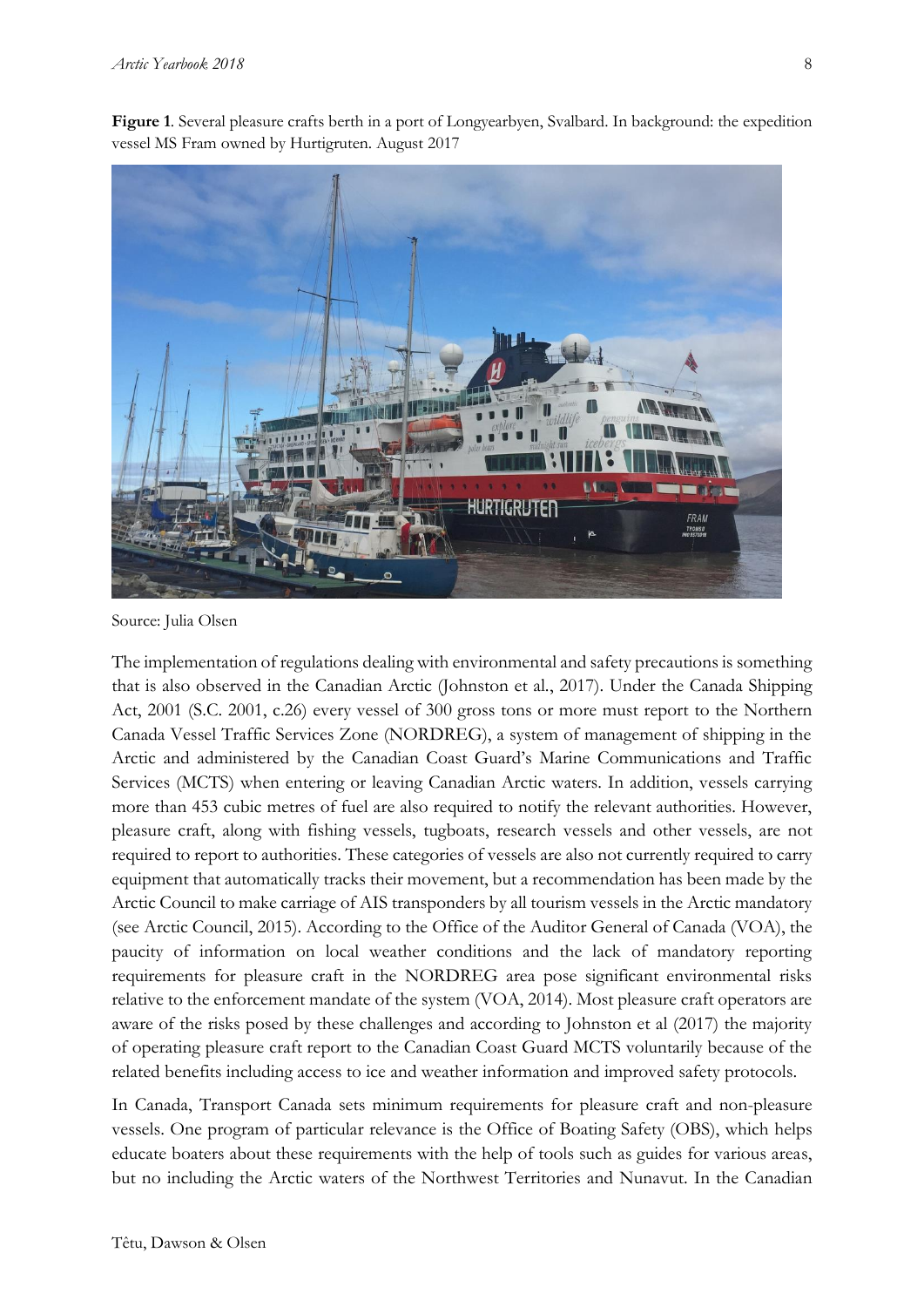Arctic (Northwest Territories and Nunavut), just like in Yukon as well as southern waterways, various safety organizations are working together such as the Canadian Safe Boating Council, the Canadian Red Cross and other agencies with prevention-based programs to reduce risks and environmental impacts of boating such as the National Defence and the Canadian Armed Forces, the Royal Canadian Mounted Police, etc. The harsh conditions and the vastness of the Canadian Arctic Archipelago is however an important constraint for search and rescue missions.





Source: Jackie Dawson/Emma Stewart

At the national scale, The Canada Shipping Act stipulates that in Canada a pleasure craft is defined as a vessel used for pleasure, holidays or daily life (Transport Canada, 2018). The Canada Shipping Act on Small Vessel Regulations (SOR/2010-91) states that pleasure craft respecting the safety equipment requirements of another country is not captured by Part 2 of the Act on the Safety Equipment for Pleasure Craft. However, the Small Vessels Regulations does not apply to pleasure craft in the NORDREG Area, but provides guidance on defining a pleasure craft (see Table 2 for a list of pleasure craft by length of hulls). For example, a rented charter vessel is a commercial vessel if the master is the owner or someone provided by the owner, or if it is used other than for pleasure (Transport Canada, 2018). Moreover, if an individual rents or charters a vessel without crew and either hires a master or operates it oneself, it is a pleasure craft only so long as it is used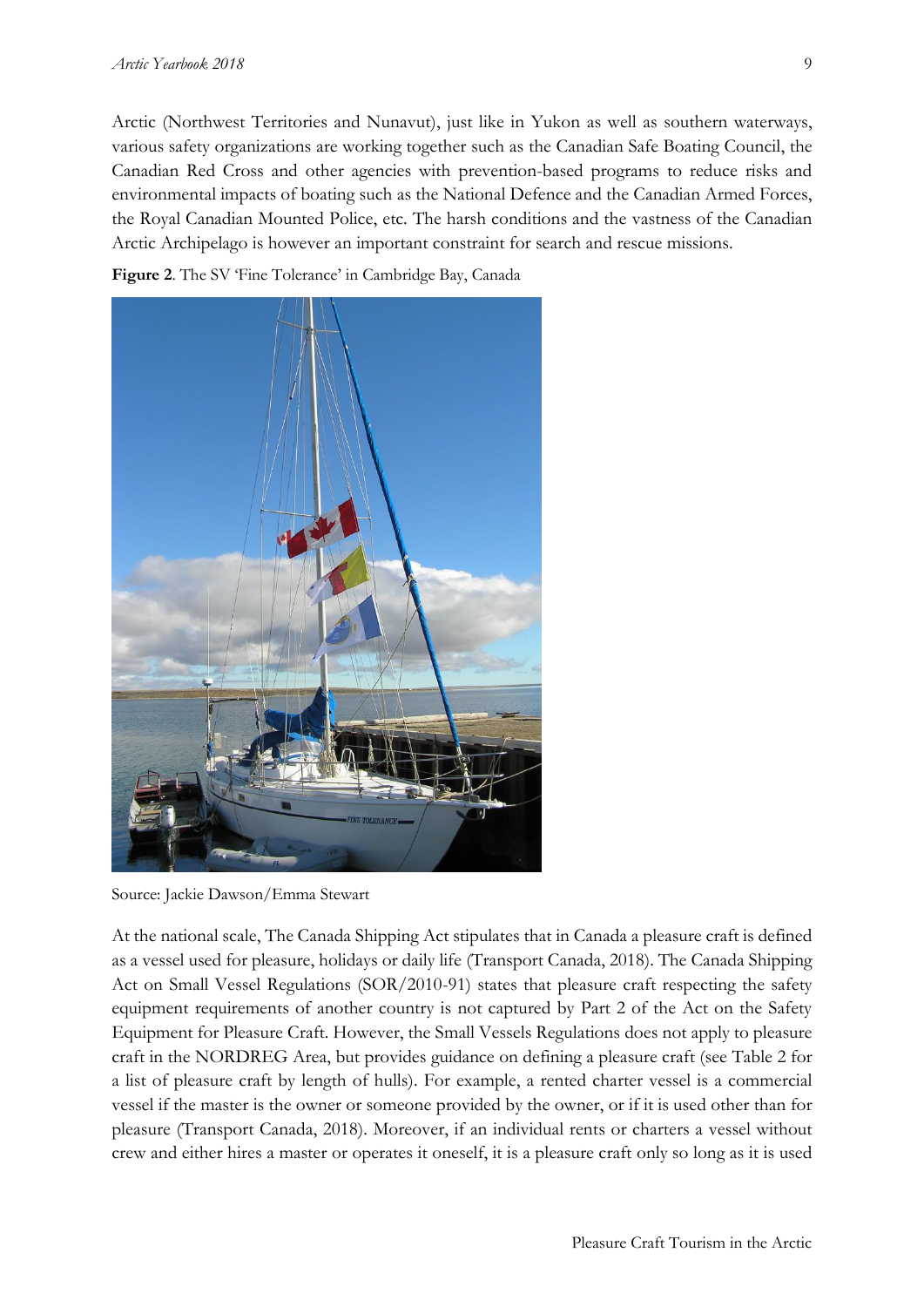solely for the purpose of pleasure, hunting, fishing, food harvesting, or for other daily living needs (Ministry of Justice of Canada, 2001).

|       |  |  | Table 2 – List of 204 pleasure craft sailing in the Canadian Arctic waters (1990-2015), based on length of |
|-------|--|--|------------------------------------------------------------------------------------------------------------|
| hulls |  |  |                                                                                                            |

| Length           | Number         | of Pleasure |       |  |  | % of Total Pleasure |
|------------------|----------------|-------------|-------|--|--|---------------------|
| (m)              | Craft          |             | Craft |  |  |                     |
| $1 - 5$          | 3              |             | 1,47  |  |  |                     |
| $6 - 10$         | 19             |             | 9,31  |  |  |                     |
| $11 - 15$        | 100            |             | 49,02 |  |  |                     |
| $16 - 20$        | 27             |             | 13,24 |  |  |                     |
| $21 - 25$        | 15             |             | 7,35  |  |  |                     |
| $26 - 30$        | 5              |             | 2,45  |  |  |                     |
| $31 - 40$        | 6              |             | 2,94  |  |  |                     |
| $41 - 50$        | 10             |             | 4,90  |  |  |                     |
| $51-60$          | $\overline{4}$ |             | 1,96  |  |  |                     |
| 61 or more       | 7              |             | 3,43  |  |  |                     |
| No data          | 8              |             | 3,92  |  |  |                     |
| Total            | 204            |             | 100   |  |  |                     |
| Source: CCG 2018 |                |             |       |  |  |                     |

On the St Lawrence Seaway, a popular boating region in southern Canada, a guide for pleasure craft is available for those vessels that are equal to or more than 317.5 tons of displacement. Vessels less than 6 metres (20 feet) or less than one ton are not authorized to navigate the seaway. However, in all Canadian waters, every pleasure craft less than 12 metres in length and with a motor over 10 horsepower must be licenced through a free registration process and can be transferred to future owners. Transport Canada's newly drafted Canadian Guidelines for Passenger vessels operating in the Canadian Arctic make a distinction between pleasure craft and nonpleasure craft, but also states in section 1.3.4 that vessels such as pleasure craft are exempt from the environmental impact screening process (Transport Canada, 2017).

Similar to Canada and Norway, Greenland has a higher provision for maritime safety than is set out within the IMO's Polar Code. In Danish and Greenlandic waters, the Act on Safety at Sea (2002) sets administrative provisions relating to recreational crafts, but does not apply to the Faroe Islands and Greenland, according to section 36. Technical regulations on radio equipment and other measures to prevent pollution by small vessels carrying no more than 12 passengers were issued in 2003. Nearly two years after the Danish Act on Safety at Sea (2002) was put into force, a Danish royal decree (2004) amending the Land Regulations for the Protection of the Marine Environment of Greenland gave Nuuk full jurisdiction over the marine area up 3 nm from baseline. "This means the Greenlandic territorial sea consisting of inland waters on the landing side of the baseline of the territorial sea and the waters up to the outer boundary of the territorial sea. This is the line which at any point is at distance from the nearest point on the baseline corresponding to the latitude of the sea rhythm" (Department of Law and Justice of Greenland, 2004: Ch.1, par. 2). As stated on its website, the Government of Greenland is working on updating the regulations to enhance the protection of oceans to international standards. Danish maritime authorities have responsibilities for waters beyond 3 nm to 200 nm.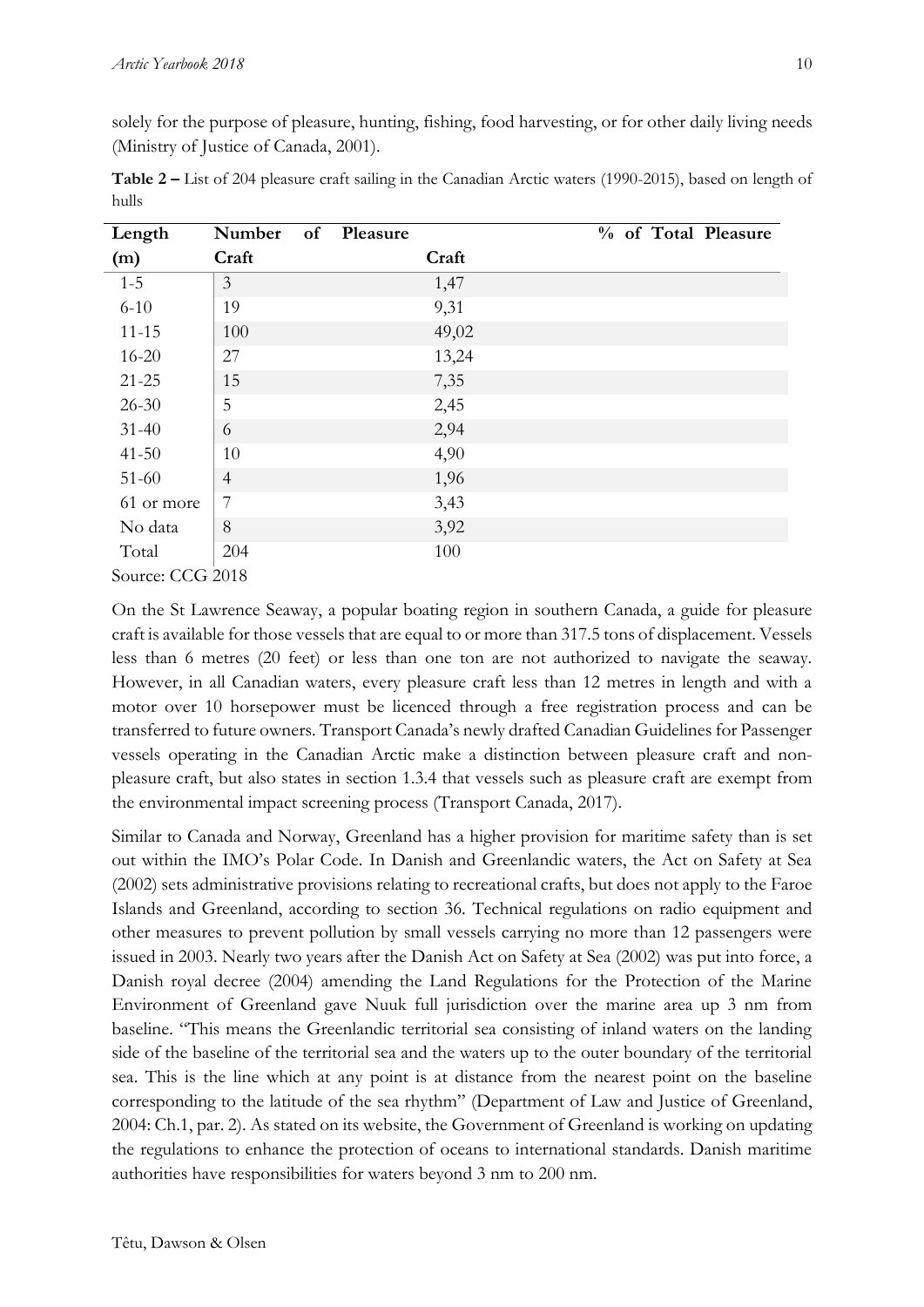

**Figure 3**. The increasingly diverse pleasure craft vessels in the Canadian Arctic increase challenges for coastal communities

Source: National Aerial Surveillance Program (NASP), Government of Canada

The transfer of jurisdictional authority by Copenhagen to Nuuk shares similitudes with the Principles in Law contained in both article 211 and 234 of the United Nations Convention on the Law of the Sea (UNCLOS) (Beckman et al., 2017). The Article 211 on pollution from vessels emphasize the need to harmonize policy and adopt laws and regulation for the prevention, reduction and control of marine pollution from foreign vessels exercising their right of innocent passage (UNCLOS, 1982, Section XII). Article 234 (Idem, Section 8) also stipulates that on icecovered areas stipulates that coastal states have the right to adopt and enforce non-discriminatory laws and regulations for the prevention, reduction and control of marine pollution that could cause major harm or disturbance of the ecological balance. However, "such Laws and regulations shall have due regard to navigation and the protection and preservation of the marine environment based on the best available scientific evidence" (UNCLOS, 1982, Section XII). However, this argument has not been used by Copenhagen vis à vis Greenland just like Norway did around Svalbard; Oslo could have used this argument to reinforce maritime protection and safety around Svalbard waters by arguing that these areas are "ice-covered" in the sense of article 234 of UNCLOS (Fauchald, n.d.). Just like Canada and other states, Norway has the "right to adopt and enforce non-discriminatory laws and regulations for the prevention of marine pollution" within the territorial sea, as long as such standards do not hamper the right of innocent passage (UNCLOS, art. 17-21). However, states must respect the 'freedom of navigation' (Fauchald, 2011). While Norway could pass legislation that would only allow ships fulfilling certain standards into its ports or internal waters, such rules would not prevent ships that do not fulfill such requirements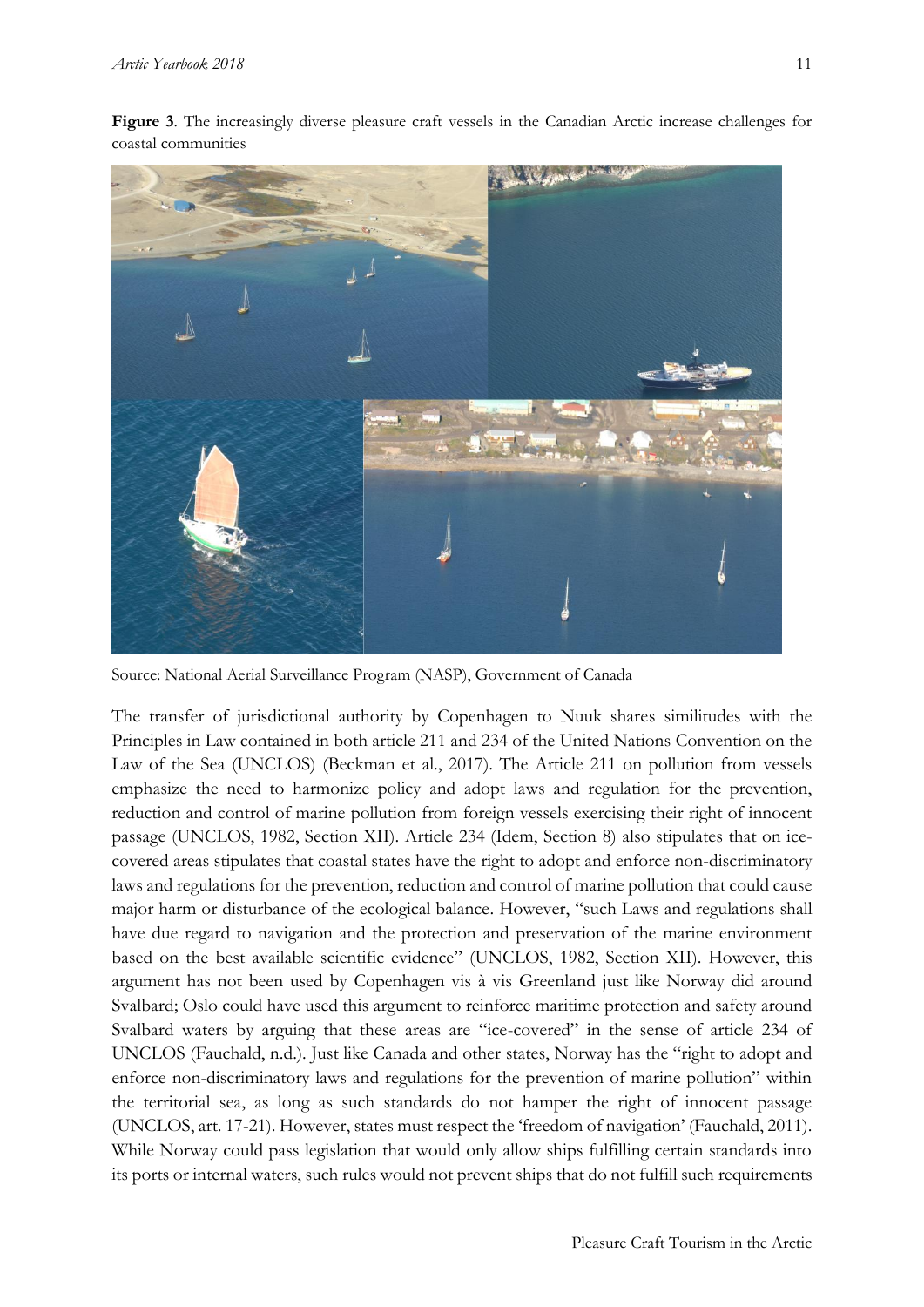from sailing in the territorial sea or the EEZ. On the Polar Code and guidelines, they cannot be regarded as any authoritative delimitation of the geographical scope of application of article 234 and constitute an evidence of states practicing an *opio juris* concerning the minimum extension of ice-covered areas (art. 31(3)(C) of Vienna Convention on Law of Treaties (ibid). Furthermore, Canada and Russia have adopted standards on vessel discharges and design construction equipment stricter than those agreed in regulations of the IMO.

In 2015, the Danish Maritime Authorities issued an order for Greenland on safe navigation (2015). The main purposes were to enhance safe navigation in Greenlandic waters, covering four types of vessels: 1) Cargo ships of more than 150 GT and ships carrying 12 passengers or more; 2) ships carrying more than 250 passengers; 3) all kind of foreign ships; and 4) ships of war, troopships and naval auxiliaries like other state-owned ships. Sections 7 and 13 of the order for Greenland on safe navigation are particularly relevant in the field of marine safety where the former underlines that ships shall have at least one person on board with the necessary competencies in ice-covered waters and documented relevant person's local knowledge of the waters to be navigated (Idem, Section 7). Section 13 states that the ship shall have an ice class corresponding, as a minimum, to the ice that it is navigating, but is much stricter when it comes to ships in the northern navigation zone of Greenland. Within this zone, it has stated that the ship shall have a minimum ice class 1C or equivalent ice class. In this regard, the *Crystal Serenity*, a cruise ship with a 1D-classification equivalent in the Baltic System that crossed the Northwest Passage in 2016 and 2017, wouldn't have been allowed in Greenland's waters, as illustrated by several Russians and French cruise ships with the same classification in coastal areas of Arctic Canada since 1990.

Data on the pleasure craft sailing along the coastline of Greenland is absent but there has been a large portion of pleasure craft or adventurers sailing in the Canadian Arctic since 1990 who wouldn't have been allowed to visit Greenland internal waters following these regulations. Finally and not the least importantly, Order 1687 issued by the Danish Maritime Authority in December 2016 regarding safety when operating recreational vessels addressed the category of smaller recreational craft with a length below 24 meters. A powerboat license confirming basic skills may be required depending on the hull length or power output of certain engine-drive pleasure craft.

In Russian Arctic waters, many foreigners need a visa to enter the Russian Federation. However, there are very few English speakers in Russian Arctic ports and most of the regulations are in Russian (Pashkevich et al., 2015). As explained by Pashkevich, there is no central authority in Russia to govern the growth marine tourism industry nor specific cruise or yacht management plans or guidelines except those on Franz Josef Land. In the frame of the Eurasian Customs Union Commission (2012) between Russia, Belarus and Kazakhstan, a Russian Federal Law came into force and changed the legislative acts of the Russian Federation relating to the definition of the term 'small-sized vessel'" (Eurasian Customs Union Commission, 2012; Solski, 2013; Gutsulyak, 2017). The law of the Eurasian economic commission on safety of small-size vessel (pleasure vessels) of 2012 introduced the notion of a pleasure craft, defined as a vessel with a total number of not more than 12 people, used for non-commercial purposes, and designed for recreation on water objects.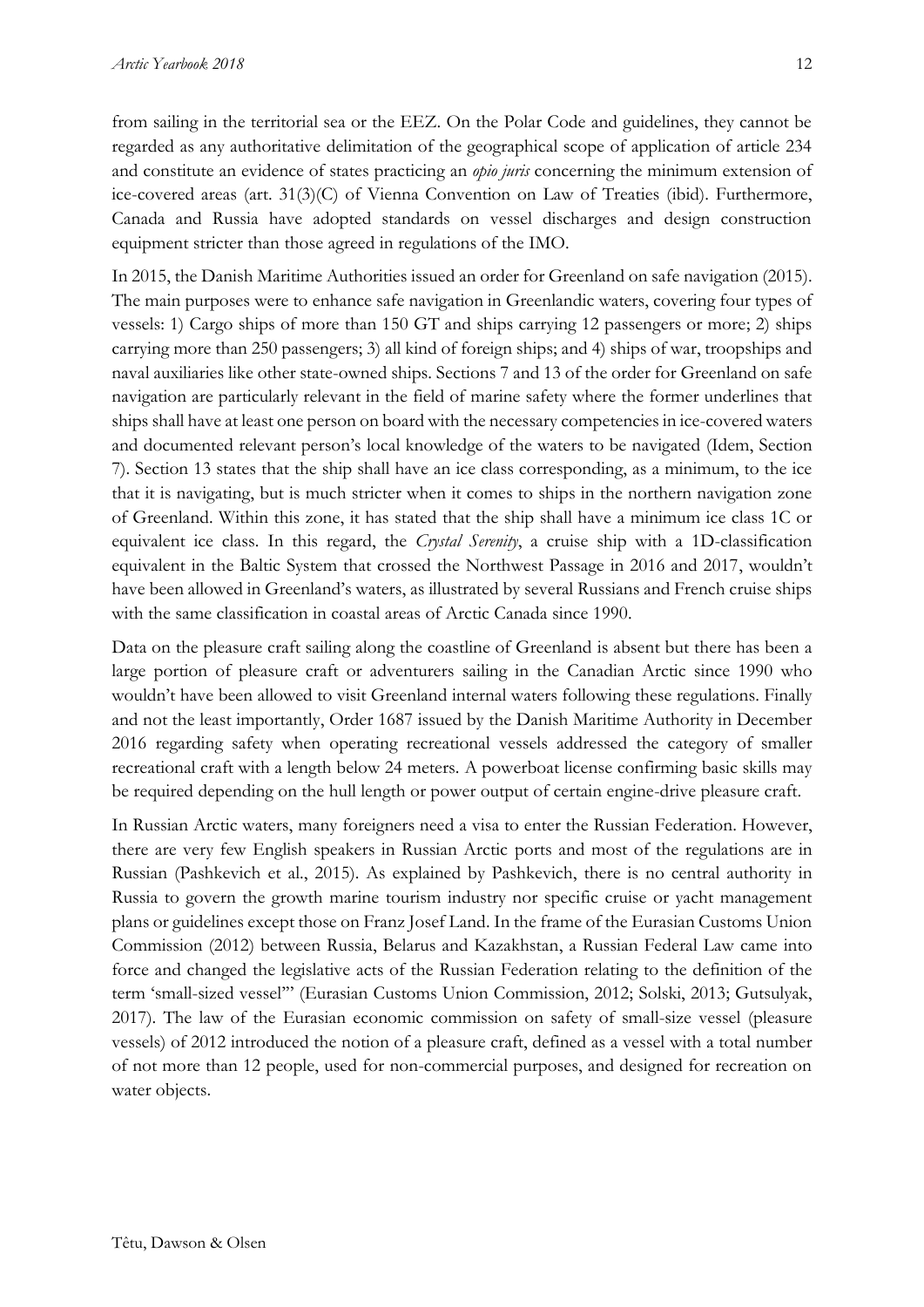## **A Decentralized Regulation Process among Arctic States but Not Less Efficient: Discussion**

The longer shipping seasons in the Arctic as well as increased access to Arctic waters bring both risks and opportunities and there are growing concerns regarding management of pleasure craft sailing in the Arctic. Given the range of potential socio-ecological impacts on marine environments and biodiversity that those pleasure craft could have, the aim of this paper was to review governance systems in Canada and to some extent in other polar and non-polar regions, in order to provide a global picture of an emerging and less studied challenge area and to identify areas for future research. Here we provide some comparative insights regarding the governance of pleasure craft across the Arctic and make some suggestions for potential research and policy needs.

Shipping is a global industry and despite complementarity between the IMO and the Arctic Council, the shipping and marine transport industry and relevant industry associations therefore typically prefer any region-specific rules to be hammered out within the IMO where their participation is well established. They also prefer to avoid spatially fragmented regulations or dealing with complementary or harmonized environmental protection regulations. In this regard, there was very little chance that the Arctic Council would emerge as the leader in the provision and implementation of a mandatory Polar Code. A mandatory Polar Code led by the Arctic Council would have touched underlying geopolitical controversies over coastal states' jurisdiction in Arctic waters. Moreover, the Polar Code seems to be much less stringent than Canadian regulations. In sum, the IMO seems to be the most suitable institutional body to implement a harmonized Polar Code for pleasure craft as underlined by Stokke (2012). A dual & complementary action by the United Nations IMO and the Arctic Council would be to enhance the strength of regulations, but the IMO is much more recognized at the world level which would have an impact on its authority to implement mandatory regulations. It can be argued that the adoption of a Polar Code does not affect the freedom of states to adopt measures in accordance with article 234. If the Polar Code were set up as a treaty, it would have been binding for the states that accept it and they would not have the right to invoke article 234 as a basis for regulatory jurisdiction.

The implementation of the Polar Code adds a new set of regulations for certain types of shipping across all polar regions, and is a promising initiative to deal with national data and management differences; but as of yet the Code does not specifically comment on or regulate smaller private tourism vessels such as pleasure craft. At the national level of Arctic states, there are some regulations covering different descriptions of what we usually use as 'pleasure craft' based on NORDREG's terminology in Canada but there are significant variations amongst each regime.

Canadian regulations applying to Canadian waters could provide a useful management system and typology, but currently do not apply to the waters of Nunavut and the Northwest Territories, and the NORDREG recording system is not mandatory for pleasure craft.

There is certainly a need for further discussion on what should be a pleasure craft and what should not, but in terms of monitoring, a large proportion of pleasure craft seem to report to NORDREG for the access to real-time information on sea ice, meteorological conditions, etc. Based on various datasets and auxiliary data from Environment Canada, there is a high possibility that there are in fact many more pleasure craft traversing the Canadian Arctic than statistical information reveals.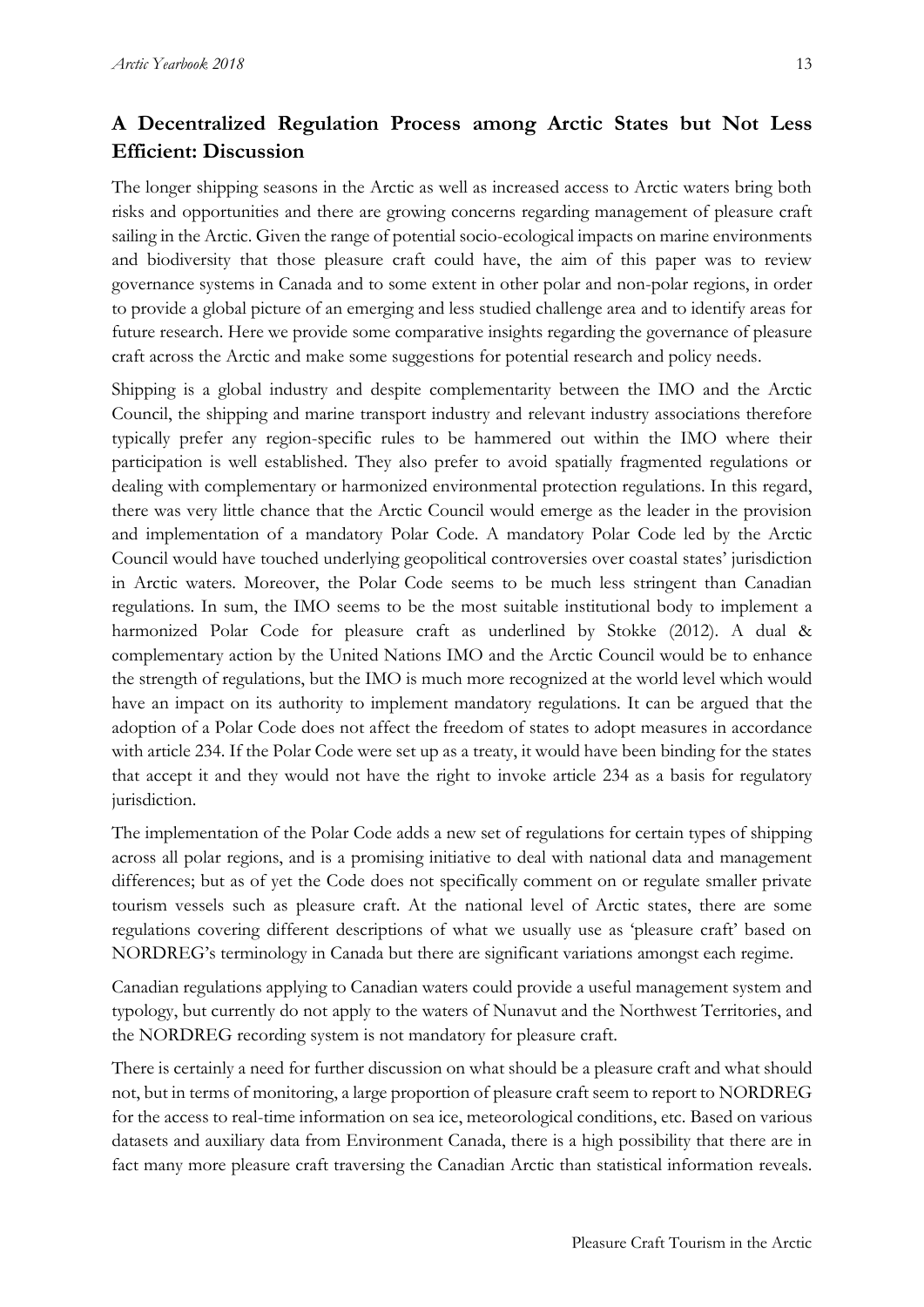The lack of traceability of a vessel not carrying an AIS transponder such as pleasure craft and fishing vessels and the more private dimension of voyages organized by billionaires or mega-yacht owners are amongst some of the reasons.

The regulations established by the Danish Authority in partnership with Greenland's government and the Norwegian Authority regarding Svalbard are two good examples of how the precautionary safety principle has been integrated as a core principle in the management of marine and coastal environments. In both cases, the governments of Greenland and Svalbard are responsible for their coastal environments from the baseline to 3 and 4 nm from the shore respectively. The precautionary principle is a widely accepted general principle in environmental management that provides action to avoid environmental damage in advance of scientific certainty of damage, sometimes resulting in regulation forbidding human activities (Hagen et al., 2012).

Of importance to note is Danish Authority's 2003 Technical Regulation no. 10 on small vessels carrying 12 passengers or less, particularly the regulations providing measures to prevent pollution and regulation on the necessary radio equipment required. Regarding the type of vessels the regulations covers, (12 passenger or less, with a hull length of less than 15 meters), Arctic states could adopt these regulations on radio equipment and measures to prevent pollution such as the dumping of garbage and wastewater. The Order for Greenland on safe navigation of 2015, which applies to vessels of more than 150 gross tons and ships with 12 or more passengers, ensures that all vessels sailings in the northern navigation zone of Greenland must be classified at least as an ice-strengthened hull of category 1C.

These regulations differ from other jurisdictions, such as in Svalbard where the Governor of Svalbard implemented a fee system and regulation limiting as much as possible the activities of vessels with 12 or less passengers without a superstructure in the territorial sea. Additionally, and in collaboration with the AECO, the Governor of Svalbard for the cruise industry has already created guidelines, and the AECO is in the process of developing guidelines for pleasure craft, but this applies to lands and not seas.

Some regions of Svalbard also require pleasure craft to carry special insurance for SAR emergencies. Safety precautions are a top priority for the Svalbard government, especially outside the main Management Area 10 (Isfjorden area), and indeed seem to be a top priority for most governments, although approaches to safety precautions differ from jurisdiction to jurisdiction. A similar system fee and anchorage free as it is now could be interesting for coastal communities in Arctic Canada. The need to address the fiscal aspects of managing the cruise industry and pleasure craft tourism in order to present a common voice to federal partners is at the core of the Government of Nunavut 2016-2019 Marine Tourism Management Plan.

Finally, in Antarctica, governance of pleasure craft is even stricter, as there is a distinction between IAATO members and private yachts, with the latter highly encouraged to join the IAATO. A pleasure craft sailing in Antarctica with more than 12 passengers is automatically classified as an expedition vessel making landings, and as such could be required to provide a dockside observer scheme, highly encouraged to carry an IAATO observer on board, provide all planned Antarctic itineraries, and comply with all IAATO by-laws, objectives and standard operating procedures. Arctic regions should pay careful attention to lessons learned and to established governance (formal and informal) that exist in Antarctica where pleasure craft are already operating to a greater extent.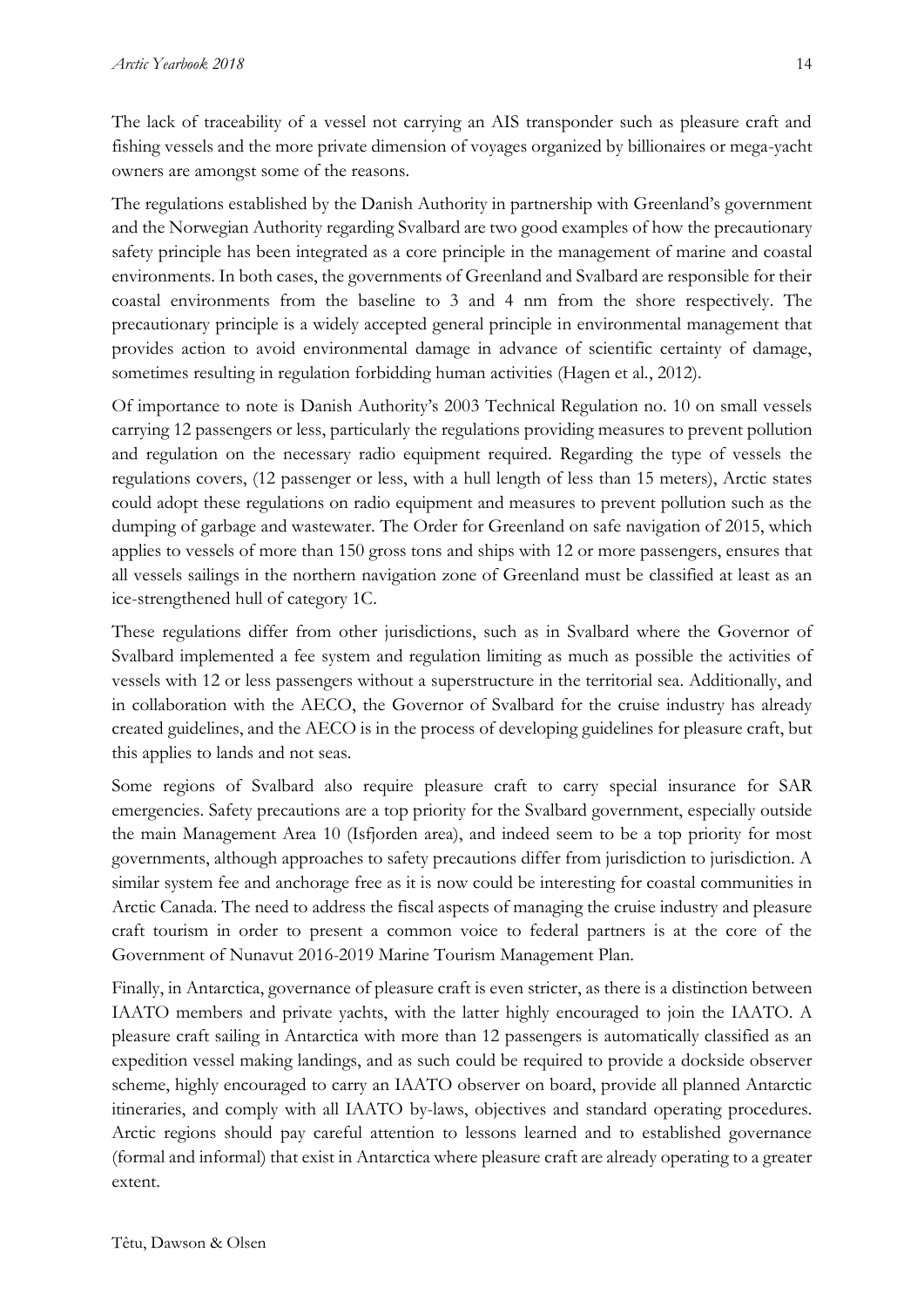A major challenge is certainly the fact that different jurisdictions and nations use significantly different definitions, methods of sampling, reporting protocols, and management legislation. It could pose a problem for a crew circumnavigating the Arctic and not willingly committing illegal acts or not possessing required permits. Without interfering with the sovereign jurisdictions of nation states, there is certainly a need for more centralized information for pleasure craft on best practices for various sites and communities of the Arctic, especially in the Canadian Arctic. International mechanisms such as UNCLOS also exist and are managed by the Government of Greenland. Given Canada's position that the Northwest Passage constitutes internal waters, invoking section 7 and 13 of the UNCLOS could potentially increase the safety in the waters surrounding the Canadian archipelago. Canadian Rangers or any relevant local or regional body could be an important tool for ensuring local safety and security throughout light and rapid water patrols.

In sum, the melting of sea ice in the Arctic increase opportunities for shipping activities but also increase risks and challenges associated with understanding the impacts of pleasure craft in different jurisdictions using dissimilar reporting approaches. Shipping across the Arctic region requires sailing through various national regulations monitored by different institutional governance structures that interplay with each other's. By identifying the management and governance practices that exist to manage pleasure craft across the polar regions, this paper has attempted to respond to this challenge to draw global pan-Arctic comparisons and understandings. More research will be needed to understand behaviors, motives and their impacts on communities and shore locations. Exploring the possibility of introducing stricter Arctic safety equipment provisions for recreational boaters is an approach that deserves more research. As we have seen in recent years, drifting pack ice in the Canadian Arctic is a major safety and security challenge for Arctic ship owners and mariners.

#### **Notes**

- 1. See, among others, Maher, 2010; Dawson et al. 2014; Maher et al. 2014; Pizzolato et al. 2014; Viken, 2014; Lamers & Pashkevich, 2015; Lasserre and Têtu, 2015; Shirokiy, 2015; Borch et al. 2016; Lasserre et al. 2016; Pizzolato et al. 2016; Bystrowska & Dawson, 2017; Bystrowska & Dolnicki, 2017; Bystrowska et al. 2017; Huijbens & Lamers, 2017; Johnston et al. 2017; Lamers et al. 2017; Stewart et al. 2017; Têtu, 2018; Dawson et al. 2017a; 2018.
- 2. A superstructure is an extended construction of any building or platform that rises above the rest of the building or platform in a distinct manner.

#### **References**

Anderson, D.H. 2007. The Status under International Law of the Maritime Areas around Svalbard. Paper read at the Symposium on "Politics and Law – Energy and Environment in the Far North," held at the Norwegian Academy of Science and Letters on 24 January 2007. [http://www.dnva.no/binfil/download.php?tid=27096.](http://www.dnva.no/binfil/download.php?tid=27096)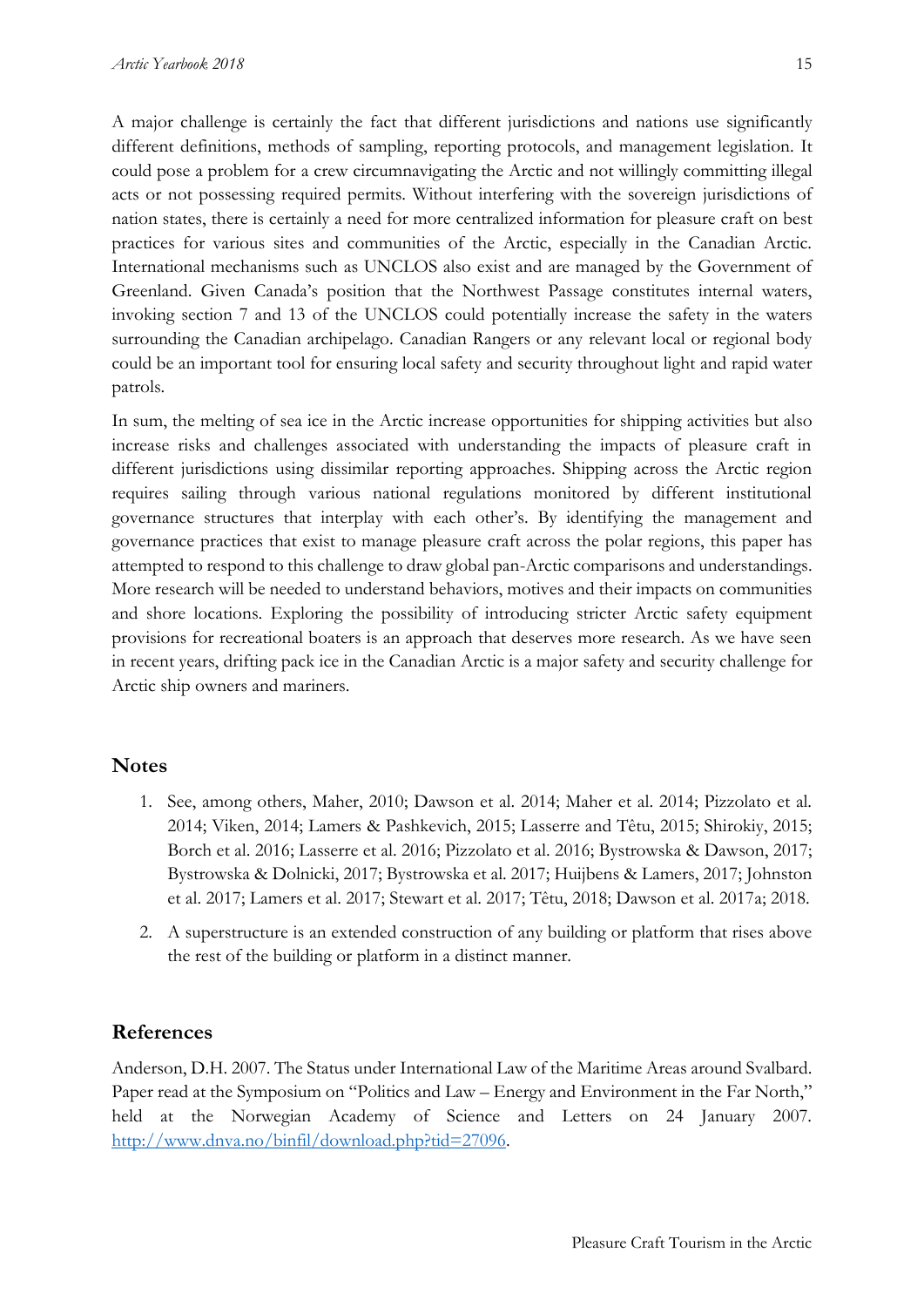Antarctic Treaty Secretariat (2012). Final Report of the Thirty-fifth Antarctic Treaty Consultative Meeting Vol II. 35<sup>th</sup> Antarctic Treaty Consultative Meeting. Hobart, Australia, 11-23 June 2012. [https://www.ats.aq/documents/ATCM35/fr/ATCM35\\_fr002\\_e.pdf.](https://www.ats.aq/documents/ATCM35/fr/ATCM35_fr002_e.pdf)

Antarctic Treaty Secretariat (2014). Yachting guidelines for Antarctic cruises. [https://www.ats.aq/documents/ATCM37/ww/atcm37\\_ww007\\_e.pdf](https://www.ats.aq/documents/ATCM37/ww/atcm37_ww007_e.pdf)

Arctic Council (2015). Arctic Marine Tourism Project (AMTP) Best Practice Guidelines. [https://oaarchive.arctic-](https://oaarchive.arctic-council.org/bitstream/handle/11374/414/AMTP%20Best%20Practice%20Guidelines.pdf?sequence=1&isAllowed=y)

[council.org/bitstream/handle/11374/414/AMTP%20Best%20Practice%20Guidelines.pdf?sequ](https://oaarchive.arctic-council.org/bitstream/handle/11374/414/AMTP%20Best%20Practice%20Guidelines.pdf?sequence=1&isAllowed=y) [ence=1&isAllowed=y.](https://oaarchive.arctic-council.org/bitstream/handle/11374/414/AMTP%20Best%20Practice%20Guidelines.pdf?sequence=1&isAllowed=y)

Beckman, R.C., Henriksen, T., Dalaker Kraabel, K., Molenaar, E.J., Roach, A. (2017). Governance of Arctic Shipping. Balancing Rights and Interests of Arctic States and User States. Brill Nijhoff, 448p.

Bergmann, M., and Klages, M. Increase of litter at the Arctic deep-sea observatory HAUSGARTEN. Mar Pollut Bull, 64(12): 2734-41.

Berlanga, M.I. The Arctic Development: New navigational routes and maritime governance. In Conde, E and Sanchez, S.I. (Eds). 2017. Global Challenges in the Arctic Region: Sovereignty, environment and geopolitical balance. Routledge, Taylor & Francis Group. London and New York.

Borch, O.J., Andreassen, N., Marchenko, N., Ingimundarson, V., Gunnarsdóttir, H., Ludin, L., Petrov, S., Jakobsen, U., í Dali, B. 2016. Maritime activity in the High North - current and estimated level up to 2025. MARPART Project Report 1. Nord universitet. Utredning nr. 7. Bod, 2016. [https://brage.bibsys.no/xmlui/bitstream/handle/11250/2413456/Utredning72016.pdf?sequenc](https://brage.bibsys.no/xmlui/bitstream/handle/11250/2413456/Utredning72016.pdf?sequence=5)  $e=5$ .

Bystrowska, M. and Dawson, J. 2017. Making places: the role of Arctic cruise operators in 'creating' tourism destinations. Polar Geography, 40(3): 208-226.

Bystrowska, M. and Dolnicki, P. 2017. The impact of endogenous factors on diversification of tourism space in the arctic. Current Issues of Tourism Research, 5(2): 36-43.

Bystrowska, M., Wigger, K., Liggett, D. The Use of Information and Communication Technology (ICT) in Managing High Arctic Tourism Sites: A Collective Action Perspective. Resources, 6: 33- 51.

Danish Maritime Authority (DMA) (2010). Notice F from the Danish Maritime Authority Technical regulation on the construction, equipment, etc. of small commercial vessels. [https://www.dma.dk/Vaekst/Rammevilkaar/Legislation/Notice%20F/F-14122010](https://www.dma.dk/Vaekst/Rammevilkaar/Legislation/Notice%20F/F-14122010-samlet%20dokument.pdf) [samlet%20dokument.pdf.](https://www.dma.dk/Vaekst/Rammevilkaar/Legislation/Notice%20F/F-14122010-samlet%20dokument.pdf)

Danish Maritime Authority (DMA) (2014). Order no. 1008 of September 2014. Order on Notice F from the Danish Maritime Authority Technical regulation on the construction, equipment, etc. of small commercial vessels. 2014. <https://www.dma.dk/Vaekst/Rammevilkaar/Legislation/Notice%20F/F-25092014-total.pdf>

Danish Maritime Authority (DMA) (2016). 0rder no. 1687 of December 2016. Order on safety when operating recreational craft as well as safety requirements for recreational craft above 24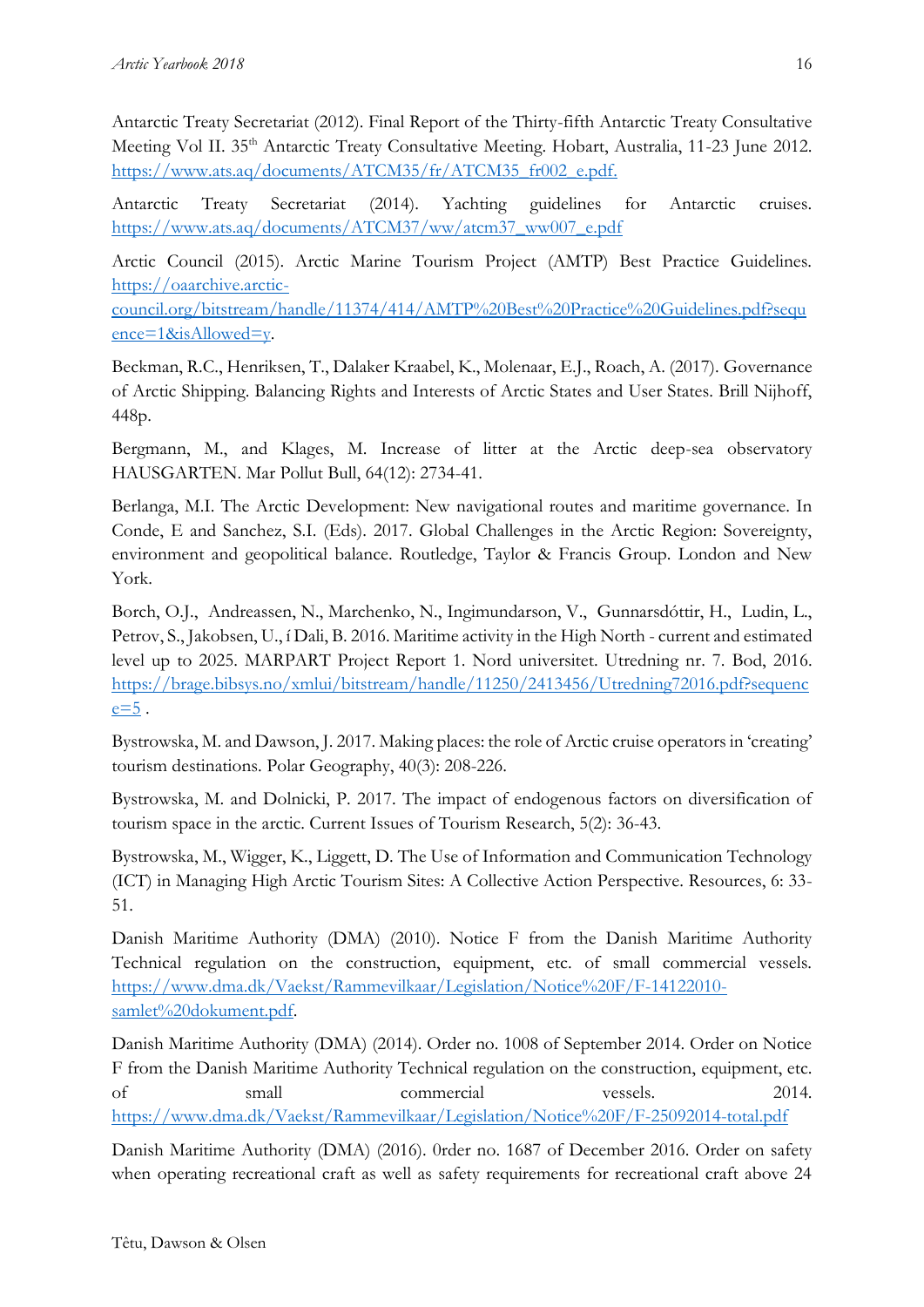metres in length. [https://www.dma.dk/Vaekst/Rammevilkaar/Legislation/Orders/Order%20on%20safety%20w](https://www.dma.dk/Vaekst/Rammevilkaar/Legislation/Orders/Order%20on%20safety%20when%20operating%20recreational%20craft%20and%20safety%20requirements%20for%20recreational%20craft%20above%2024%20m%20in%20length.pdf) [hen%20operating%20recreational%20craft%20and%20safety%20requirements%20for%20recre](https://www.dma.dk/Vaekst/Rammevilkaar/Legislation/Orders/Order%20on%20safety%20when%20operating%20recreational%20craft%20and%20safety%20requirements%20for%20recreational%20craft%20above%2024%20m%20in%20length.pdf) [ational%20craft%20above%2024%20m%20in%20length.pdf](https://www.dma.dk/Vaekst/Rammevilkaar/Legislation/Orders/Order%20on%20safety%20when%20operating%20recreational%20craft%20and%20safety%20requirements%20for%20recreational%20craft%20above%2024%20m%20in%20length.pdf)

Dawson, J., Johnston, M.E., Stewart, E.J. 2014. Governance of Arctic expedition cruise ships in a time of rapid environmental and economic change. Ocean & Coastal Management, 89: 88-99.

Dawson, J., Stewart, E.J., Johnston, M.E. and C.J. Lemieux. 2015. Identifying and evaluating adaptation strategies for cruise tourism in Arctic Canada. Journal of Sustainable Tourism, 24(10):1425-1441.

Dawson, J., Johnston, M.E., Stewart, E.J. 2017a. The unintended consequences of regulatory complexity: The case of cruise tourism in Arctic Canada. Marine Policy, 76: 71-78.

Dawson, J., Hoke, W., Lamers, M., Liggett, D., Ljubicic, G., Mills, B., Stewart, E.J., Thoman, R. 2017b. Navigating Weather, Water, Ice and Climate Information for Safe Polar Mobilities

Dawson, J., Pizzolato, L., Howell, S.E.L., Copland, L., Johnston, M. 2018. Temporal and Spatial Patterns of Ship Traffic in the Canadian Arctic from 1990 to 2015. Arctic, 71(1): 15-26.

Department of Law and Justice of Greenland. 2004. County Council Regulation No. 2 of 21 May 2004 amending the Land Regulations for the Protection of the Marine Environment (Amendment of the definition of fish, authority to lay down rules for the discharge of fish from procurement and production vessels and repeal of provisions transferred to the Maritime Safety Act). [http://lovgivning.gl/lov?rid=%7b5030A9B7-9CF3-4161-8919-083FB7759024%7d.](http://lovgivning.gl/lov?rid=%7b5030A9B7-9CF3-4161-8919-083FB7759024%7d)

Eguiluz, V.M., Fernandez-Gracia, J., Irigoien, X., Duarte, C.M. 2016. A quantitative assessment of Arctic shipping in 2010-2014. Nature, 6. https://doi.org/10.1038/srep30682

Eurasian Economic Commission (2012). Technical Regulations of the Customs Union "On the safety of small boats" (TR TS 026/2012). Технический регламент Таможенного союза "О безопасности маломерных судов"  $(TP)$  TC 026/2012). [http://www.eurasiancommission.org/ru/act/texnreg/deptexreg/tr/Pages/BezopMalSudov.asp](http://www.eurasiancommission.org/ru/act/texnreg/deptexreg/tr/Pages/BezopMalSudov.aspx) [x.](http://www.eurasiancommission.org/ru/act/texnreg/deptexreg/tr/Pages/BezopMalSudov.aspx)

Fauchald, O.K. 2011. Regulatory Frameworks for Maritime Transport in the Arctic: Will a Polar Code Contribute to Resolve Conflicting Interests? In John Grue and Roy H. Gabrielsen (eds), Marine Transport in the High North. Oslo, Novus Forlag, 2011, pp. 73-91.

Fay, G. and Karlsdottir, A. 2011. Social indicators for arctic tourism: observing trends and assessing data. Polar Geography, 34(1-2): 63-86.

Gutsulyak, V. 2017. International Maritime Law from the Russian Perspective: a Comprehensive Guide for Shipmasters, Lawyers and Cadets. Universal-Publishers, 414p. ISBN-10: 1627341919.

Hagen, D., Vistad, O., Eide, N.E., Flyen A.C., Fangel, K. 2012. Managing visitor sites in Svalbard: from a precautionary approach towards knowledge-based management. Polar Research, 31(1). https://doi.org/10.3402/polar.v31i0.18432.

Huijbens, E. and Lamers, M. 2017. Sustainable Tourism and Natural Resource Conservation in the Polar Regions: An Editorial. Resources, 6(3): 45-52.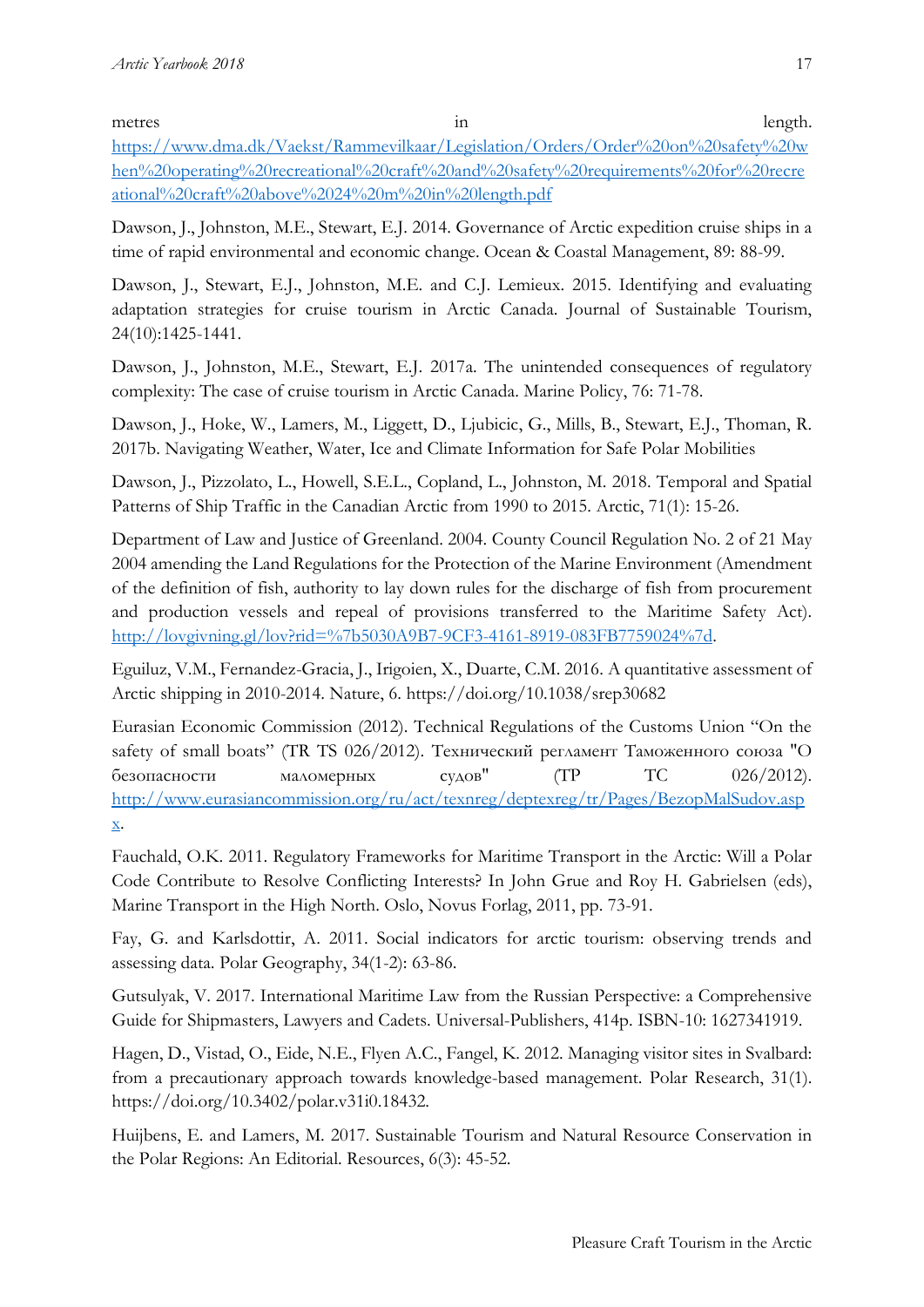International Association of Antarctica Tour Operators (IAATO). 2016. IAATO Yacht Membership Guidelines & Observer Requirements. [https://iaato.org/documents/10157/14873/Membership+Guidelines+for+Yachts+May+2016](https://iaato.org/documents/10157/14873/Membership+Guidelines+for+Yachts+May+2016/20137bd7-b1a6-4d9b-a992-9edab3f94a4d) [/20137bd7-b1a6-4d9b-a992-9edab3f94a4d.](https://iaato.org/documents/10157/14873/Membership+Guidelines+for+Yachts+May+2016/20137bd7-b1a6-4d9b-a992-9edab3f94a4d)

International Association of Antarctica Tour Operators (IAATO). 2018. Yachts. [https://iaato.org/yachts.](https://iaato.org/yachts)

International Convention for the Safety of Life at Sea (SOLAS). 1974. Regulation 1 – Application. [http://solasv.mcga.gov.uk/regulations/regulation01.htm.](http://solasv.mcga.gov.uk/regulations/regulation01.htm)

International Maritime Organization (IMO). 2008. Non-mandatory guidelines on security aspects of the operation of vessels which do not fall within the scope of SOLAS chapter XI-2 and the ISPS Code.

[http://www.imo.org/en/OurWork/Security/SecDocs/Documents/Maritime%20Security/MSC](http://www.imo.org/en/OurWork/Security/SecDocs/Documents/Maritime%20Security/MSC.1%20Circ.1283.pdf) [.1%20Circ.1283.pdf.](http://www.imo.org/en/OurWork/Security/SecDocs/Documents/Maritime%20Security/MSC.1%20Circ.1283.pdf)

International Maritime Organization (IMO). 2018a. Safety regulations for different types of ships. <http://www.imo.org/en/OurWork/Safety/Regulations/Pages/Default.aspx>

International Maritime Organization (IMO). 2018b. Shipping in polar waters. Adoption of an international code of safety for ships operating in polar waters (Polar Code). <http://www.imo.org/en/MediaCentre/HotTopics/polar/Pages/default.aspx>

Johnston, M., Dawson, J., De Souza, E., Stewart, E.J. 2017. Management challenges for the fastst growing marine shipping sector in Arctic Canada: pleasure crafts. Polar Record, 53(1): 67-78.

Keller, AA., Fruh, E.L., Johnson, M.M., Simon, V., McGourty, C. Distribution and abundance of anthropogenic marine debris along the shelf and slope of the US West Coast. Mar Pollut Bull, 60(5): 692-700.

Kings Bay AS. 2017. Regulations for NY-Ålesund Harbour – Svalbard. [http://kingsbay.no/visitor\\_information/harbour/content/filelist\\_6cec825b-b9b2-4110-8596-](http://kingsbay.no/visitor_information/harbour/content/filelist_6cec825b-b9b2-4110-8596-66d9ef4813df/1494403688997/_2017_regulations_and_prices_for_ny_lesund_harbour.pdf) [66d9ef4813df/1494403688997/\\_2017\\_regulations\\_and\\_prices\\_for\\_ny\\_lesund\\_harbour.pdf.](http://kingsbay.no/visitor_information/harbour/content/filelist_6cec825b-b9b2-4110-8596-66d9ef4813df/1494403688997/_2017_regulations_and_prices_for_ny_lesund_harbour.pdf)

Krakau, M. & Herata, H. 2013. German tourism activities in the Antarctic area: A governmental perspective. In D. K. Mueller, L. Lundmark & R.H. Lemelin, Eds., New Issues in Polar Tourism: Communities, Environments, Politics. Dordrecht: Springer, pp. 111–121.

Lamers, M., Van der Duim, R., Spaargaren, G. 2017. The Relevance of Practice Theories for Tourism Research. Annals of Tourism Research, 62(2017): 54-63.

Lamners, M. and Pashkevich, A. 2015. Short-circuiting cruise tourism practices along the Russian Barents Sea Coast? The case of Arkhangelsk. Current Issues in Tourism. DOI: 10.1080/13683500.2015.1092947.

Lasserre, F. and Têtu, P-L. 2015. The cruise tourism industry in the Canadian Arctic: Analysis of activities and perceptions of cruise ship operators. Polar Record, 51(1): 24-38.

Lasserre, F., Beveridge, L., Fournier, M., Têtu, P-L., Huang, L. 2016. Polar seaways? Maritime transport in the Arctic: An analysis of shipowner's intentions II. Journal of Transport Geography, 57(2016): 105-114.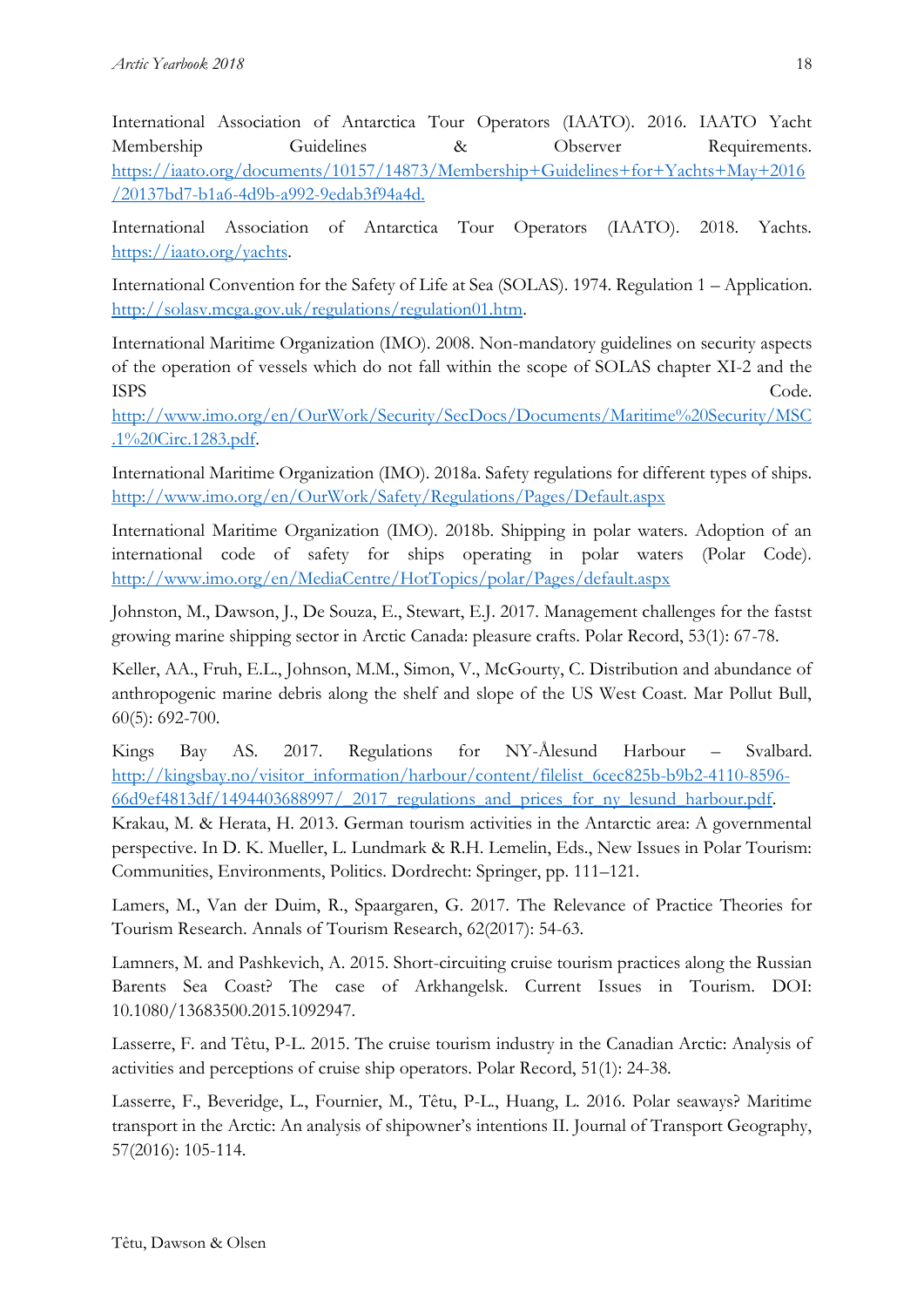Maher, P. 2010. Cruise Tourist Experiences and Management Implications for Auyuittuq, Sirmilik and Quttinirpaaq National Parks, Nunavut, Canada. In Hall, C.M. and Saarinen, J. (eds). Tourism and Change in Polar Regions: Climate, Environments and Experiences. Routledge.

Maher, P., Gelter, H., Hillmer-Pegram, K.C., Hohaard, G., Hull, J., Por Johannesson, G., Karlsdottir, A., Rantala, O., Pashkeich, A. 2014. Arctic Tourism: Realities and Possibilities. Arctic Yearbook 2014. [https://www.arcticyearbook.com/articles2014/103-arctic-tourism-realities](https://www.arcticyearbook.com/articles2014/103-arctic-tourism-realities-possibilities)[possibilities.](https://www.arcticyearbook.com/articles2014/103-arctic-tourism-realities-possibilities)

Melia, N., Haines, K., Hawkins, E. 2017. Future of the Sea: Implications from Opening Arctic Sea Routes. Report. Government Office for Science, Gov.uk. pp39.

Ministry of Justice of Canada. 2002. Nunavut Surface Rights tribunal Act S.C. 2002, C. 10. <http://laws-lois.justice.gc.ca/eng/acts/n-28.8/FullText.html>

Ministry of Justice of Canada. 2010. Canada Shipping Act - Small Vessel Regulations SOR/2010- 91. [http://laws-lois.justice.gc.ca/eng/regulations/SOR-2010-91/FullText.html.](http://laws-lois.justice.gc.ca/eng/regulations/SOR-2010-91/FullText.html)

Norwegian Coastal Administration (NCA). 2015. Maritime Safety Analysis – Maritime Safety in Norwegian Waters – Today and Towards 2040. Kystverket – DNV-GL. [http://www.kystverket.no/contentassets/30b19da5d8c74ed68e83582e830b66d2/maritime](http://www.kystverket.no/contentassets/30b19da5d8c74ed68e83582e830b66d2/maritime-safety-in-norwegian-waters-2014.pdf)[safety-in-norwegian-waters-2014.pdf.](http://www.kystverket.no/contentassets/30b19da5d8c74ed68e83582e830b66d2/maritime-safety-in-norwegian-waters-2014.pdf)

Norwegian Maritime Authority (NMA). 2017. Ship Safety and Security Act – Regulations of 24 November 2009 No. 1400 on the operation of vessels carrying 12 passengers or less, etc. [https://www.sdir.no/contentassets/f1da748309084bf1893028d0902852aa/24-november-2009](https://www.sdir.no/contentassets/f1da748309084bf1893028d0902852aa/24-november-2009-no.-1400-operation-of-vessels-carrying-12-passengers-or-less-etc..pdf?t=1528658555604) [no.-1400-operation-of-vessels-carrying-12-passengers-or-less-etc..pdf?t=1528658555604.](https://www.sdir.no/contentassets/f1da748309084bf1893028d0902852aa/24-november-2009-no.-1400-operation-of-vessels-carrying-12-passengers-or-less-etc..pdf?t=1528658555604)

Office of the Auditor General of Canada (VOA). 2014. 2014 Fall Report of the Commissioner of the Environment and Sustainable Development – Chapter 3 – Marine Navigation in the Canadian Arctic. [http://www.oag-bvg.gc.ca/internet/English/parl\\_cesd\\_201410\\_03\\_e\\_39850.html.](http://www.oag-bvg.gc.ca/internet/English/parl_cesd_201410_03_e_39850.html)

O'Rourke, R. 2014. Changes in the Arctic: Background and Issues for Congress. Congressional Research Service. CRS Report Prepared for Members and Committees of Congress. [https://www.everycrsreport.com/files/20140227\\_R41153\\_7719bae19b35dc77c82d3e75e1e5330](https://www.everycrsreport.com/files/20140227_R41153_7719bae19b35dc77c82d3e75e1e53309162c380c.pdf) [9162c380c.pdf.](https://www.everycrsreport.com/files/20140227_R41153_7719bae19b35dc77c82d3e75e1e53309162c380c.pdf)

Pashkevich, A., Dawson, J., Stewart, E.J. 2015. Governance of Expedition Cruise Ship Tourism in the Arctic: A Comparison of the Canadian and Russian Arctic. Tourism in Marine Environments, 10(3-4): 225-240. [https://doi.org/10.3727/154427315X14181438892883.](https://doi.org/10.3727/154427315X14181438892883)

Shirokiy, S. 2015. Problems and perspectives of tourism development in the high Arctic. Case of Franz Josef Land. Master thesis in Tourist Studies, Faculty of Tourism, The Arctic University of Norway.

<https://munin.uit.no/bitstream/handle/10037/10082/thesis.pdf?sequence=1&isAllowed=y>

Solski, J. 2013. New developments in Russian regulation of navigation on the Northern sea route. Arctic Review on Law and Politics, 2013(1), pp. 90–120.

Speckman, S.G., Piatt, J.F., Springer, A.M., Ralph, C.J. 2004. Small boats disturb fish-holding marbled murrelets. Northwestern Naturalist, 85(1): 32-34.